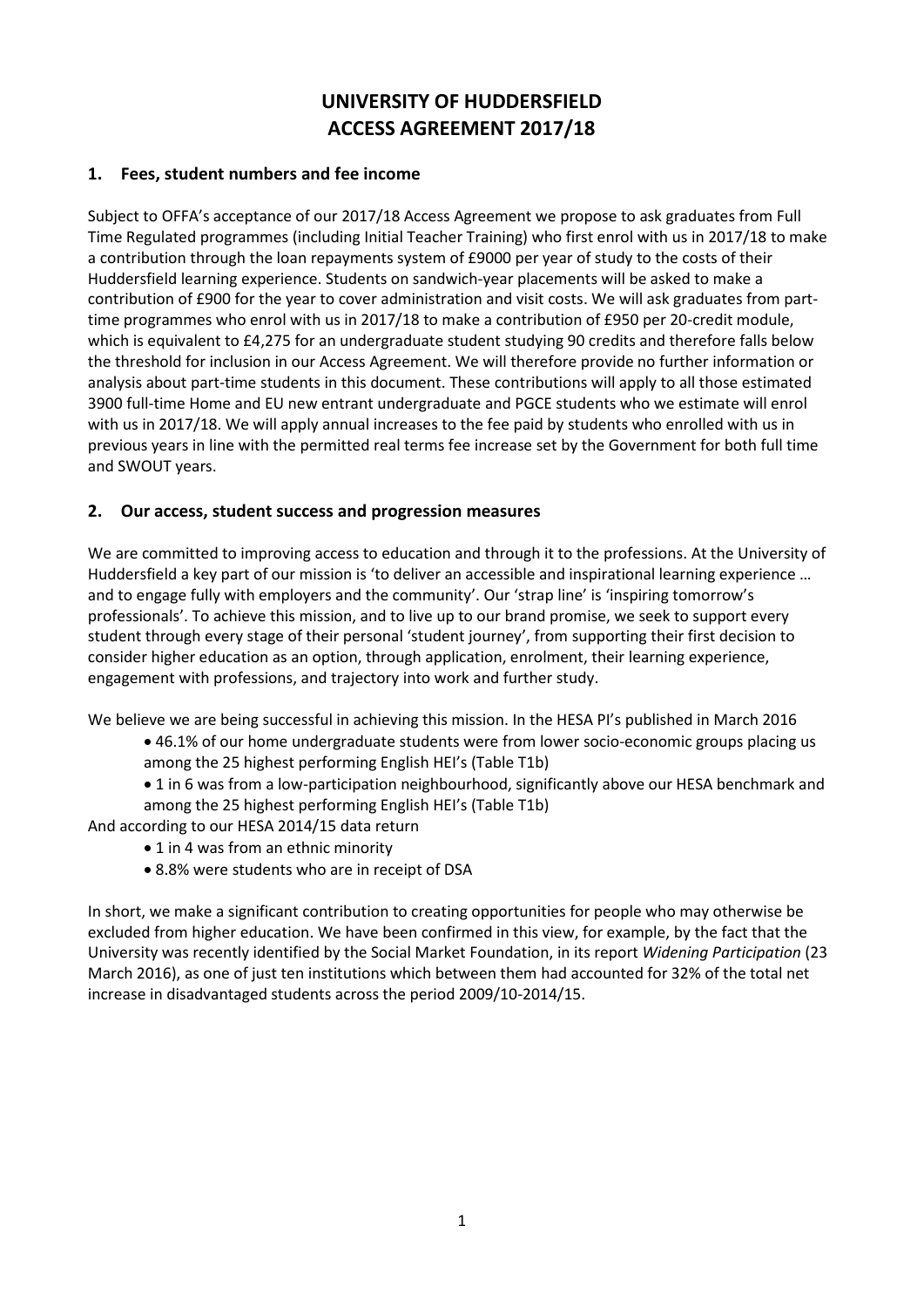Table T1b – Participation of under-represented groups in higher education: Young full-time undergraduate entrants

|         | Percent<br>from NSSEC<br>classes<br>4,5,6 & 7 | Benchmark<br>(%) | Standard<br>deviation<br>$\%$ | Percent from<br>low<br>participation<br>neighbourhoods | Benchmark<br>(%) | Standard<br>deviation<br>$(\%)$ |
|---------|-----------------------------------------------|------------------|-------------------------------|--------------------------------------------------------|------------------|---------------------------------|
|         |                                               |                  |                               |                                                        |                  |                                 |
| 2014/15 | 46.1                                          | 39.5             | 0.97                          | 17.3                                                   | 13.9             | 0.62                            |
|         |                                               |                  |                               |                                                        |                  |                                 |
| 2013/14 | 46.7                                          | 39.5             | 1.04                          | 16.1                                                   | 13.7             | 0.64                            |
|         |                                               |                  |                               |                                                        |                  |                                 |
| 2012/13 | 46.5                                          | 38.1             | 1.00                          | 17.6                                                   | 13.3             | 0.63                            |
|         |                                               |                  |                               |                                                        |                  |                                 |
| 2011/12 | 41.4                                          | 36.3             | 0.94                          | 17.1                                                   | 12.6             | 0.60                            |
|         |                                               |                  |                               |                                                        |                  |                                 |
| 2010/11 | 43.3                                          | 37.5             | 1.00                          | 18.3                                                   | 13.5             | 0.64                            |
|         |                                               |                  |                               |                                                        |                  |                                 |
| 2009/10 | 41.1                                          | 35.6             | 1.00                          | 16.7                                                   | 12.6             | 0.61                            |
|         |                                               |                  |                               |                                                        |                  |                                 |
| 2008/09 | 44.0                                          | 38.4             | 1.03                          | 17.2                                                   | 12.5             | 0.64                            |
|         |                                               |                  |                               |                                                        |                  |                                 |
| 2007/08 | 42.1                                          | 35.3             | 1.04                          | 15.6                                                   | 12.1             | 0.62                            |

In the data published in 2014/15 almost 95% of our undergraduate students were in work or further study within 6 months of graduating (Table E1a). We can therefore demonstrate that those who join us from less advantaged backgrounds or circumstances are supported and encouraged through the learning process into careers and into a better start in life.

We are confident that this excellent performance in access and student success extends widely across particular aspects of the policy spectrum:

*White working-class boys* – we have a good representation of working-class students among our male students. Although it fluctuates year-on-year, the proportion has not recently fallen below one-third, and reached a high of nearly 42% in 2013/14. We will continue to monitor this aspect of our work, which is well supported by our developing range of activity, and do not see the need to set targets in terms of access.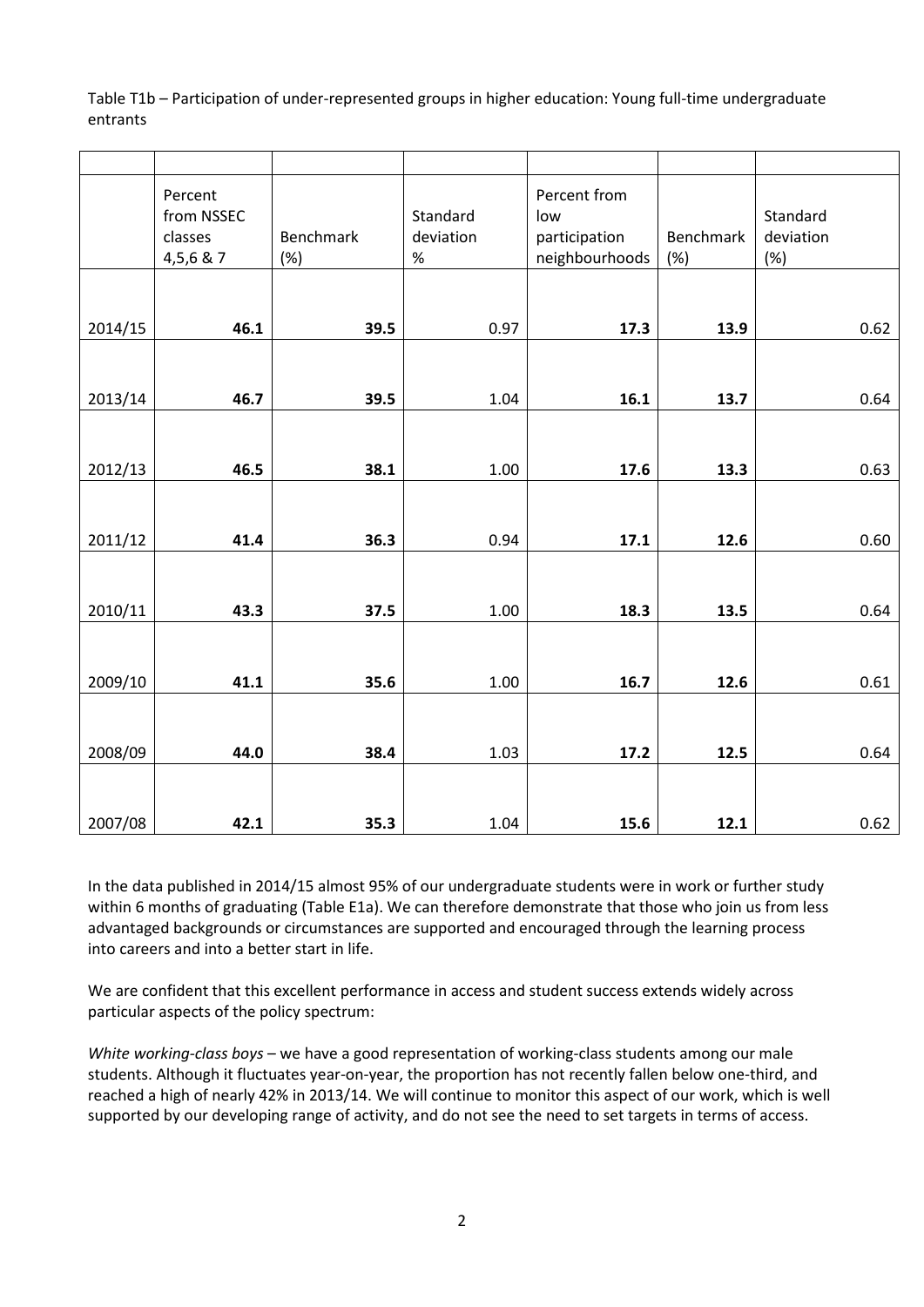| White<br>male                  | 2010/11   |       | 2011/12   |       | 2012/13   |       | 2013/14          |       | 2014/15   |       |
|--------------------------------|-----------|-------|-----------|-------|-----------|-------|------------------|-------|-----------|-------|
|                                | Headcount | %     | Headcount | %     | Headcount | %     | <b>Headcount</b> | %     | Headcount | %     |
| <b>Not</b><br>working<br>class | 463       | 60.84 | 618       | 66.52 | 497       | 61.97 | 406              | 58.25 | 476       | 63.72 |
| Working<br>class               | 298       | 39.16 | 311       | 33.48 | 305       | 38.03 | 291              | 41.75 | 271       | 36.28 |
| <b>Total</b>                   | 761       |       | 929       |       | 802       |       | 697              |       | 747       |       |

*Part-time students* - we were subject to the same pressures as the rest of the sector in our recruitment of part-time students in 2013/14, but saw a very significant recovery in 2014/15. We have no intention to take any strategic steps to reduce our commitment to those important aspects of part-time provision that remain, and we have held our fees at a relatively low level, and so although there is likely to continue to considerable fluctuation in numbers year-on-year, we would see no need to set targets in relation to this aspect of our provision but will continue to monitor the situation closely.

|     | 2012/2013 2013/2014 2014/2015 |     |
|-----|-------------------------------|-----|
| 309 | 214                           | 276 |

*Mature students* - having been affected by a notable drop in mature participation in 2013/14 as compared to 2012/13, the University saw a small but significant improvement in numbers in 2014/15. As with parttime students, we have no intention to reduce our involvement in the aspects of activity which engage mature students, and therefore although there is the potential for some volatility in numbers year by year, we do not see a reason to set targets in this area.

|      | 2012/2013 2013/2014 2014/2015 |      |
|------|-------------------------------|------|
| 1288 | 1086                          | 1113 |

*BME students* – we have identified a significant performance gap, in common with much of the sector, between UK white students and UK BME students. Although the proportion achieving a 1/2i classified degree has increased from 45% in 2011/12 to 58% in 2014/15, through the work we have done to enhance support and to review assessment and feedback on assessment, this is still below the average for the whole University of 65%. As a result, we have set a target (below, section 3, p. 10) to focus our continued work to address this issue.

The change in University funding, in which the balance of the cost of studying has been largely shifted from the State to the graduate, may over time become a major challenge to widening participation and through it to increasing upward social mobility and one which may also be more marked among mature students. Figures from UCAS also show changes to the national funding model are altering the relative demand for particular programmes and specific institutions.

In response we have continued to review our portfolio, withdrawn all degree programmes which our research suggests will not fare well in the new environment, and between 2011/12 and 2012/13 transferred the undertakings from our remote campuses in Oldham and Barnsley to local FE providers. We have also streamlined the range of content we offer in every degree programme, and increased the efficiency and effectiveness of assessment. We are using our relationships with professional bodies and employers to ensure our content is relevant and that all students experience meaningful and relevant work-related learning as part of their programme of study. We are enhancing our already excellent student support mechanisms and ensuring our infrastructure is of the highest quality and fit for purpose. Working closely with our Students' Union we are also taking steps to identify and support students who may be at greater risk of withdrawing from their studies. Given our analysis of the particular issue posed for BME students in progression and success, we are developing our understanding of the challenges affecting these groups and the activities we are putting in place to address them. In our view these developments will help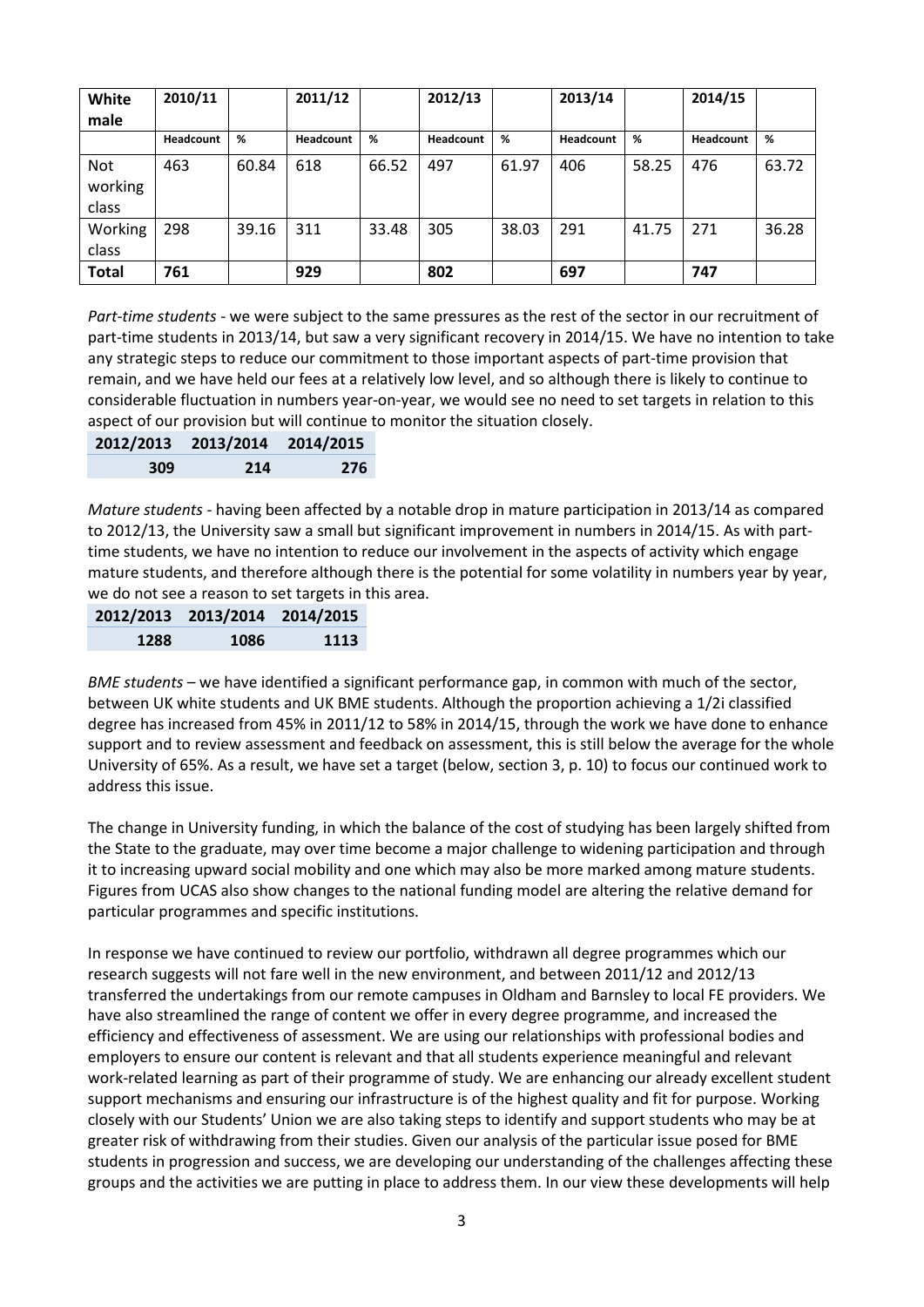ensure we retain our current market advantage, and offer students excellent value for their investment in our programmes.

Our intended spend on access, student success and progression is just over £7.75m, representing 27.2% of our higher fee income.

Given the continuing success of our measures to ensure access to our courses is available across the society, we have decided to rebalance our spending towards work in ensuring progression and success. Our percentage-spend on success and progression is being increased from 56% to 65%. This is based on the relatively more challenging situation described above in relation to progression.

Our approach to financial support has been shaped by the strong input of the Students' Union, who argued very clearly for the importance of cash support in the first year for our most disadvantaged students. This view from our students is supported by the emerging evidence so far in 2015-16, when we have seen a significant drop in withdrawal and suspension among our year-one undergraduate students as against the situation in 2014-15. We will therefore continue to develop the Scholarship for eligible Home/EU students on the model approved last year, at £1000 paid as a cash sum in the first year of study only. Eligibility is all students that are UK/EU for fees and have a household income of less than £25,000 and more than 300 UCAS points on entry.

# **2.1 Outreach: Our proposed contribution to maintaining access to educational opportunity, and access to the professions**

Our approach to 'Outreach' has always been collaborative and based on partnership working with schools, colleges and community groups. We work with our partners to develop programmes that add value to their curriculum. Rather than working with small groups of targeted individual learners we are clear that the best results are achieved through developing sustainable long term relationships with key school and college partners. The programme of activities we develop is designed to support and reinforce the work of our partners and not only raise awareness, aspiration and attainment among key individuals but also to support cultural change within the partner institutions. Our partnerships with FE colleges seek to develop progression routes from vocational programmes.

We divide and classify our outreach work in seven categories:

- Aspiration and awareness raising
- Reduction of perceived barriers to HE
- Supporting attainment
- Access to the professions
- Provision of clear information for parents and carers
- Building progression agreements with schools and colleges
- Development of effective partnerships

We have been very successful in building and supporting local and regional networks which have enabled us to make very good progress in widening participation as an individual institution and also as part of a consortium of West Yorkshire universities.

### **2.1.1 School/College Governance**

The University is actively involved in governance at schools and colleges regionally as part of its work to ensure coherence between provisions across levels. At present, senior staff representation on Governing Bodies extends to sixteen instances in West Yorkshire, two in Greater Manchester, and one South Yorkshire. These involvements take a variety of forms: for example, the University is involved in a leading Multi-Academy Trust (Trinity Academy) and in a pioneering Trust School (Dewsbury Learning Trust –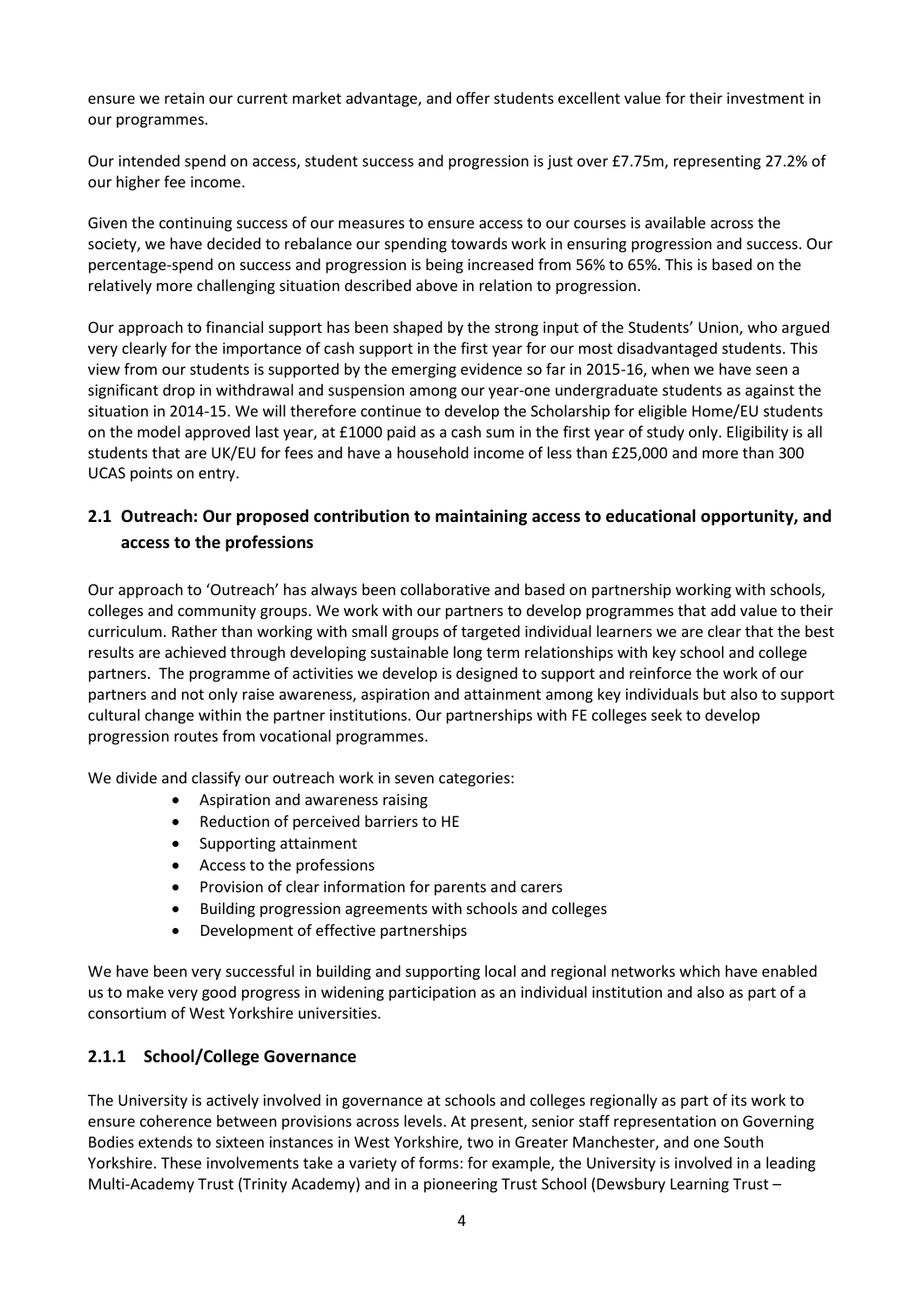Westborough High School). Additionally, the Head of the Schools and Colleges Liaison Service and the Head of Careers are on the board of directors of the Calderdale and Kirklees Careers Service and the former is a trustee for the Aspire Co-operative Learning Trust. There are many other instances of University staff engagement in school and college governance, which is supported by the University.

The University of Huddersfield is committed to school and college improvement through the contribution of our expertise by way of school and college governance. We plan to improve our current representation by more strategic targeting of local schools and colleges who might benefit.

# **2.1.2 The HEART Partnership and National Network for Collaborative Outreach**

The University of Huddersfield has an ongoing commitment to the Higher Education Access Rewarding Transforming (HEART) partnership established by twelve HE providers in West Yorkshire (FE Colleges providing HE, HEIs and Universities). We are also committed to the Single Point of Contact (SPoC) secured by HEART for its duration.

HEART's mission remains to work in partnership to improve access to, and achievement in, Higher Education to enhance individual and economic development.

# *2.1.2.1 Outreach, Raising Aspirations and Awareness*

The HEART partnership has, over the last three years, developed a network of partners who work together to provide bespoke and relevant activities for both young people in care and their carers. The network includes colleagues from each partner institution and representatives from Children's Services and the West Yorkshire Local Authorities. The network has consulted foster children and their families from the outset in order to ensure that the needs of the young people are addressed and the activities developed with these needs in mind. This collaborative approach attracted the backing of local authority partners who work with the network to promote events and signpost service users to the HEART network.

### *2.1.2.2 Collaborative Work*

HEART has acted as the Single Point of Contact (SPoC) for the West Yorkshire National Network for Collaborative Outreach (NNCO). Since its inception, the NNCO has co-ordinated the delivery of WP outreach activity from the 12 partner institutions, including the provision of Conversation Cafes (aimed at parents and learners), Courses Carousel, Broadening your Horizons, and Flood a School events in schools, as well as Passport to University events on partner campuses. The partnership has also delivered a two day collaborative residential summer school involving five HE partners. Building upon the success of this pilot, a three day collaborative summer school is planned for July 2016, which, in addition to the partner institutions involved last year, will comprise seven HE partners.

In addition, the NNCO has developed an interactive, online CRM with areas designated for schools, businesses and partners. Schools can access information including upcoming collaborative and institutional events, open days, course details and information for care leavers. Businesses can access information on developing work around higher level skills, and the NNCO partnership with Leeds City Region and the LEP (Local Enterprise Partnership).

| <b>Description of</b>                                                                                                                     | Is this a     | <b>Baseline</b> | <b>Baseline</b> | <b>Yearly milestones</b> |          |          |          |       |
|-------------------------------------------------------------------------------------------------------------------------------------------|---------------|-----------------|-----------------|--------------------------|----------|----------|----------|-------|
| collaborative targets                                                                                                                     | collaborative | year            | data            | $2015 -$                 | $2016 -$ | $2017 -$ | $2018 -$ | 2019  |
|                                                                                                                                           | target?       |                 |                 | 16                       |          | 18       | 19       | $-20$ |
| Working in partnership<br>across the region, HEART<br>will provide bespoke<br>support for young people in<br>public care, aged $5 - 18$ , | Yes           | 2011-12         | 115             | 117                      | 119      | 122      | 124      | 126   |

### *2.1.2.3 Targets and Milestones*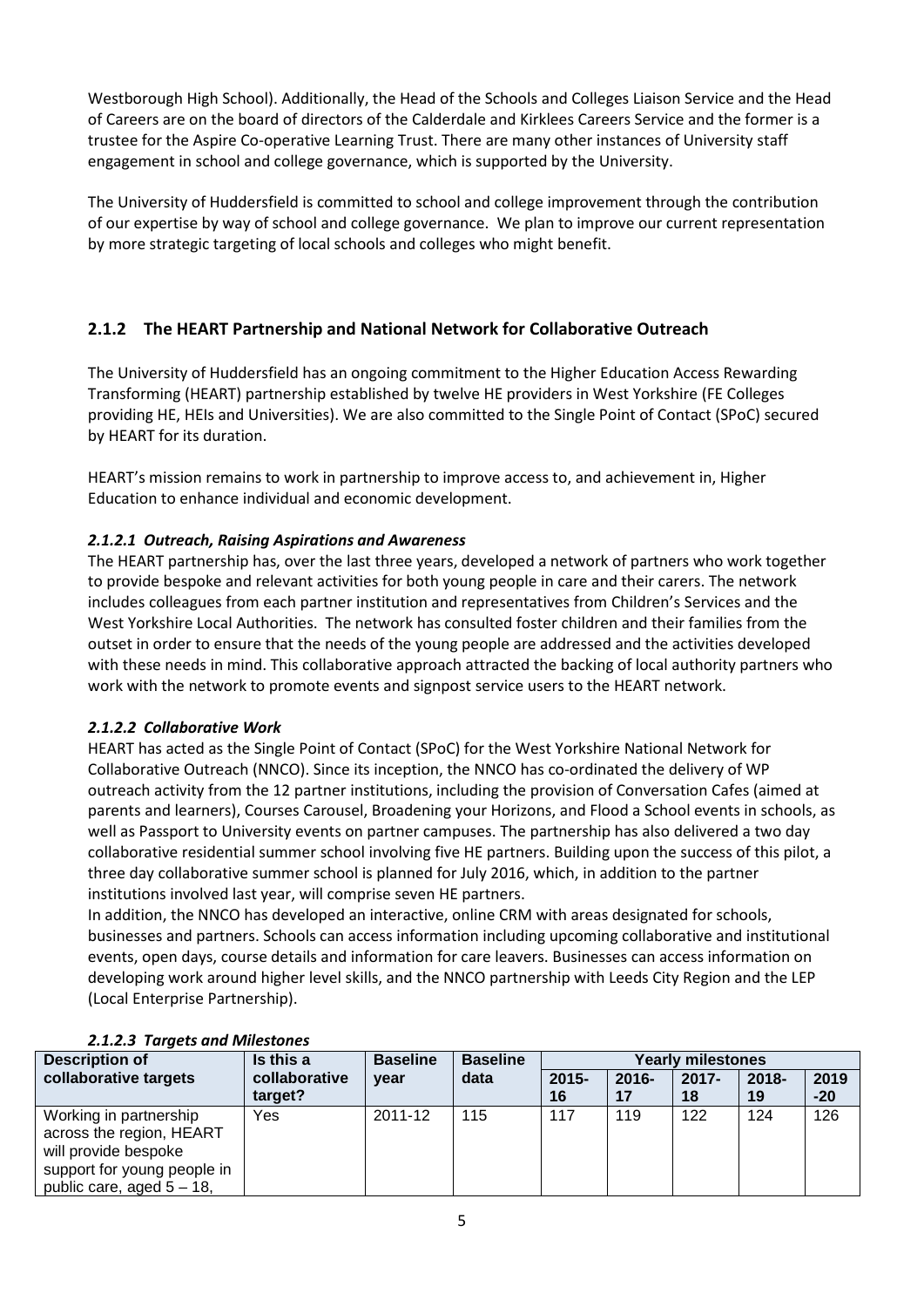| through sustained<br>engagement.                                                                                                                                                                          |            |         |    |    |    |     |     |     |
|-----------------------------------------------------------------------------------------------------------------------------------------------------------------------------------------------------------|------------|---------|----|----|----|-----|-----|-----|
| The young people in public<br>care who are engaged with<br>sustained engagement via<br>the HEART partnership will<br>increase in confidence<br>through exposure to new<br>and challenging<br>experiences. | <b>Yes</b> | 2013-14 | 83 | 85 | 87 | 89  | 91  | 93  |
| Working in collaboration<br>with partners, including HE<br>providers, HEART will<br>engage learners from areas<br>and regions with low<br>participation rates in<br>sustained engagement                  | Yes        | 2015-16 | 47 | 47 | 80 | 100 | 110 | 120 |

# **2.1.3 Aspire Project**

The University is developing a long-term outreach project with the Aspire Co-operative Learning . The trust comprises a successful and over-subscribed school which encompasses Royds Hall Community School, Royds Hall Primary and Beech Primary on its own site, currently catering for approximately 1150 students aged 3 - 16, with a national reputation for innovation and excellence. The school is the Kirklees Specialist Provision Hub for students with Speech, Language and Communication Need. Approximately 40 per cent of Royds Hall students are from various ethnic minorities and more than 26 languages and 30 countries of origin are represented. Royds Hall is an active Cooperative Trust school, the University being one of the partners, along with The Science Centre at Sheffield Hallam University, Huddersfield New College, Huddersfield Town Football Club, and Holmfirth Fair Traders Association. Two local primary schools joined the trust in May 2014, enabling the primary phase to work collaboratively to share best practice.

The proposal is outlined below, including the monitoring and evaluation plans) and is subject to approval from the Trust in May 2016.

### Project Aim

To improve SATS and level 2 examination results and progression to post 16 and HE courses for the target cohort.

#### Project objectives

- To develop self-esteem, confidence, motivation and ambition to progress to appropriate HE
- To help the cohort make informed decisions and recognise that choices should be related to career aspirations and personal strengths
- To develop an understanding of the financial, social and practical implications of HE study
- To contribute to the improvement of examination results
- To contribute to the improvement of progression to post-16 education
- To improve interest in Higher Education and encourage applications to HE amongst the identified cohort

#### Target Groups

Pupil premium eligible children from the 3 Aspire primary schools including:

- Ever 6 FSM (Free School Meals)
- Children adopted from care or who have left care (post LAC)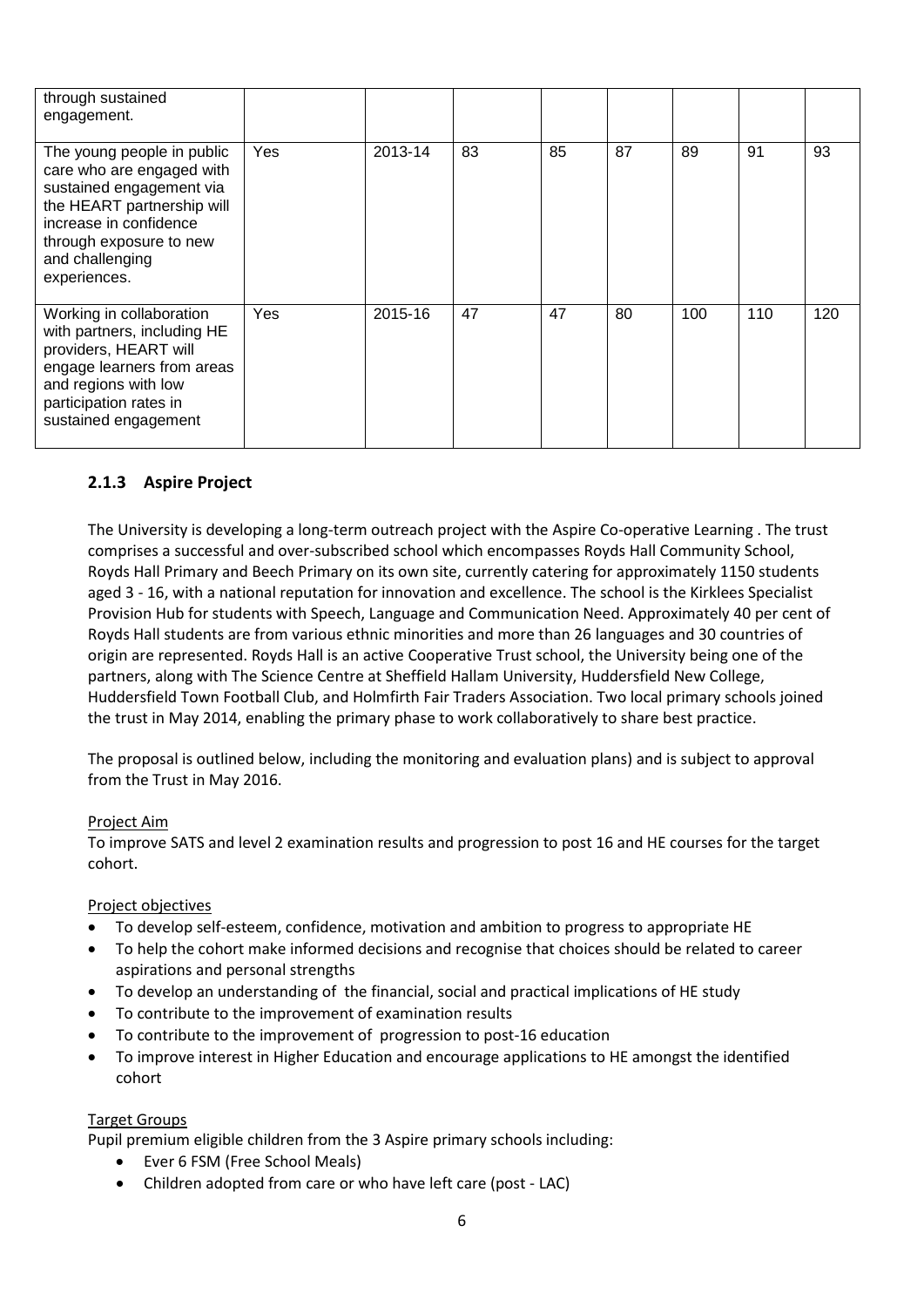- Ever 5 Service child
- Looked After Children
- Teacher judgement on potential to succeed

Mentoring activity will be embedded as an integral part of this activity schedule, for White Working Class Boys (WWCB). Ambassadors will be employed as role models as an integral part of all activity.

The cohort will contain a maximum of 45 learners as defined by the 3 Primary schools in the Trust; for monitoring and evaluation arrangements, see below (section 3.1, page 11).

**Across all these strands of access activity, in 2017/18 we plan to deliver centrally 609 events to approximately 21,000 people at a cost of £1.32m.** The detail of the activity we propose to carry out under each heading, along with the target numbers of beneficiaries and the cost of delivery are attached at Appendix B.

# **2.2 Retention, Success and Career Development**

It is a clearly observable truth that students from groups generally less well represented in higher education are often less well prepared technically, academically and culturally to manage the transition to higher learning, and that this is often reflected in higher withdrawal and failure rates. Since 2010/11 our aim has been to be within one standard deviation, or better, of the benchmark for both Table 3a of the HESA Performance Indicators and to seek to ensure we perform within our benchmark for retention. We have made very strong progress in bringing down the headline figure under Table 3a from 12.9% in 2008/09, and at 8.7% in 2012/13 it was, for the first time, within the benchmark attributed to us. This PI for 2013/14 showed a slight deterioration, but we remain within one standard deviation of the benchmark and are confident, on the basis of evidence for 2014/15 and for the current year, that an underlying improvement continues.

|            | Percent no longer<br>in HE $(%)$ | Benchmark (%) | Standard<br>deviation (%) | Difference from<br>benchmark |
|------------|----------------------------------|---------------|---------------------------|------------------------------|
| 2013/14 PI |                                  |               |                           |                              |
| Table 3a   | 10.4                             | 9.2           | 0.45                      | $-1.2$                       |
| 2012/13 PI |                                  |               |                           |                              |
| Table 3a   | 8.7                              | 8.7           | 0.42                      | $\mathbf 0$                  |
| 2011/12 PI |                                  |               |                           |                              |
| Table 3a   | 9.4                              | 8.7           | 0.41                      | $-0.7$                       |
| 2010/11 PI |                                  |               |                           |                              |
| Table 3a   | 12.0                             | 11.0          | 0.48                      | $-1$                         |
| 2009/10 PI |                                  |               |                           |                              |
| Table 3a   | 12.4                             | 9.8           | 0.50                      | $-2.6$                       |
| 2008/09 PI |                                  |               |                           |                              |

Table T3a– Non-continuation following year of entry: full-time first degree and other undergraduate entrants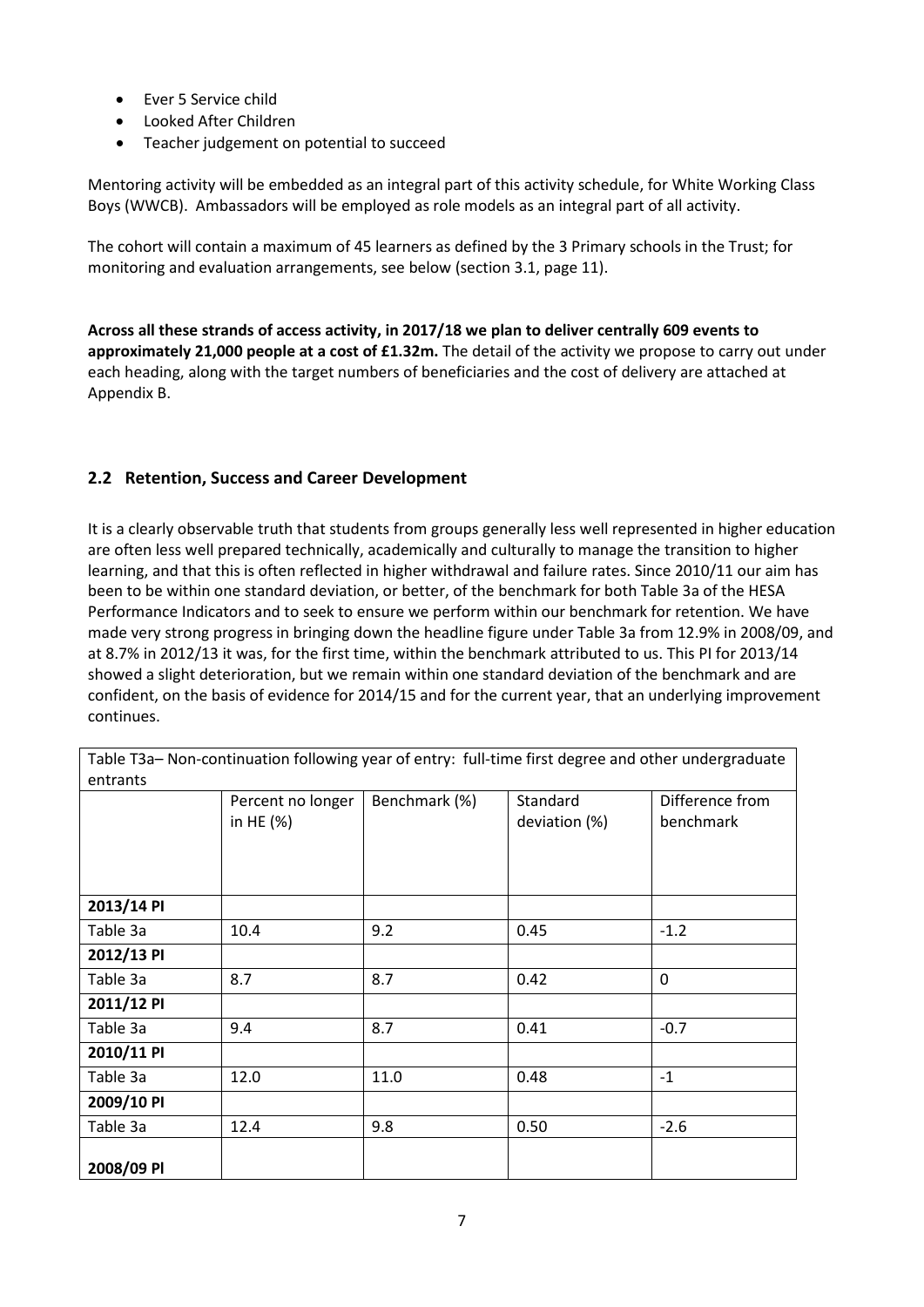| $\sim$<br>эа<br>__ | ---- | $\overline{\phantom{a}}$<br>$- - -$ | $\sim$<br>___ | -<br>$\overline{\phantom{0}}$<br>--- |
|--------------------|------|-------------------------------------|---------------|--------------------------------------|
|                    |      |                                     |               |                                      |

This progress has been based on the integrated Retention and Success programme to help all of our students develop the skills and strategies they need to manage the transition to University and to complete their programme successfully which we initiated in 2011/12.

The six key elements of this strategy are:

- Managing the transition to University including Personal Tutoring, Peer Support and Study Skills
- Revised assessment, feedback and progression strategies to help boost attainment;
- Specialist welfare and disability support, with attendance monitoring using predictive analytics
- Effective communication with students deemed at risk of withdrawal, including customer surgeries, attendance monitoring, and community cohesion work
- Managing your career including professional recognition for programmes, career mentoring, relationships with employers, and development of internships

In 2017/18 we will maintain our investment in delivering the Retention, Success and Career Development Programme to those *c.* 46% of our students who are attributable under OFFA criteria at £5.08m. The details of the activities we intend to carry out under each of these headings, plus the target number of eligible learners and costs are attached at Appendix C.

Following consultation with and representation from our Students Union in 2015/16 we will continue to offer 1000 bursaries of £1K cash payable to eligible students in February of their first year after: confirmation based on assessments of income/ recorded qualification tariffs; and evidence they will remain at University for their first year of study. Eligibility is described above (section 2, page 4). The scheme will provide much needed financial support to *c.* 25% of our home undergraduate intake and go some way to allowing those students to participate more evenly in the wider university experience and will cost £1m. Our expenditure on bursaries for 'old scheme students' in 2017/18 will be £10K.

We will also aim to help students support themselves financially through the development of our 'Job Shop'. This is a bureau through which employers (including the University itself) advertise paid part-time work opportunities and internships for students. The opportunities are vetted by the University to ensure they are from bona-fide employers who are health and safety compliant, and who pay at nationally agreed rates.

# **2.3 University Contribution to Widening Access, Improving Retention and Developing Access to the Professions**

The University will invest £7.0415m in widening access, improving retention, and widening access to the professions in 'OFFA countable' students. This represents 24.6% of our higher fee income. This is made up of:

- £1.3175m outreach
- £4.364m success/retention
- £1.36m financial support, of which £1m is for cash scholarships for 1000 eligible new entrants, £330,000 hardship funds, £20k support for care leavers, and £10K is for bursaries for 'old scheme students'.

#### **Targeting out activities at under-represented groups**

The outreach activity identified here has been targeted at those schools, colleges and community groups based in low-participation neighbourhoods as identified by POLAR 3 data.

#### **Changes from previous years' Access Agreements**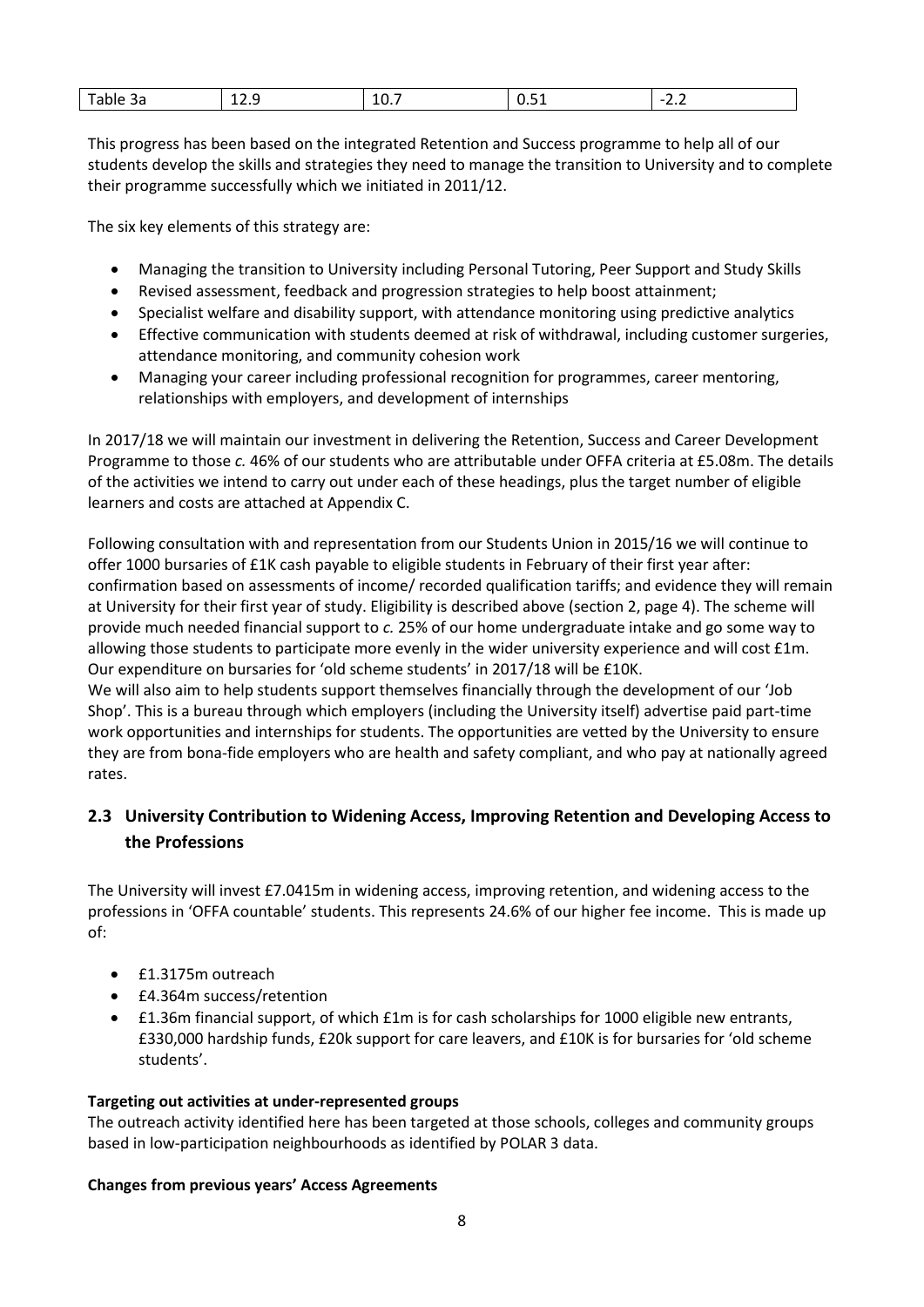The University has made the commitment that it will provide resource to address all the deficits arising from any reductions in DSA. Although the precise details of the impact of these changes are not yet clear, provision has been made in budgets for 2016-17 (and beyond) which will accommodate these variations. A significant element of the impact is likely to be felt in areas related to mental health, and the University's commitment to continued investment in the wellbeing of its students is therefore clear.

### **How previous evaluation work has informed our access plans**

Actions as a result of the findings of previous evaluation work include:

• relationship strengthening and development through more formal partnership agreements and the development of activity aimed specifically at teachers and advisers;

• consolidation and strengthening of our Student Ambassador Scheme through additional training and the introduction of 'senior' Ambassadors with more responsibilities including sending Ambassadors back into their former schools/colleges to act as inspirational role models;

- making visits to the University campus more accessible by funding transport costs for groups;
- improving our communications with teachers and advisers through a multi-channel approach; and

• development of tracking and conversion analysis through the implementation and development of a new CRM.

### **Our financial support to students and eligibility criteria**

As indicated above, the Scholarship for eligible Home/EU students will be £1,000 paid as a cash sum in the first year of study only. Eligibility is all students that are UK/EU for fees and have a household income of less than £25,000 and more than 300 UCAS points on entry.

# **3 Targets and milestones**

Through the actions outlined above it is our aim to achieve five interlinked overarching targets which we believe mark an effective contribution to access to higher education and the professions:

• to continue to meet all HESA benchmarks for the recruitment of students from lower socio-economic groups and low participation neighbourhoods; this target has been adjusted to reflect the end of HESA reporting of NS-SEC data, and now draws on SLC data

• to improve retention among these groups so that within two years we are within one standard deviation from our HESA benchmark

• to increase the proportion of our students who have real work-related experience as an integral part of their degree programme, and to maintain our accredited relationships with professional bodies

• to increase the proportion of our students who achieve first-class and upper-second-class honours degrees by continually improving student performance while maintaining high-quality provision

• to continue to be one of the UK's leading HEI's for employability

More specifically, given recent evaluation, we have developed a target for success by UK BME undergraduate students, which is:

• to improve the proportion of non-white UK students that achieves a 1/2i degree by at least 1 %-point each year.

We will review this target, which applies first to the cohort who enter their final year in September 2016, in the light of the current intensive analysis of patterns of underperformance in this group and their causes, and this is likely to affect the target set in the 2017 Access Agreement.

# **3.1 The University of Huddersfield's WP evaluation strategy**

The University of Huddersfield's WP evaluation strategy is based on 'impact evaluation' which: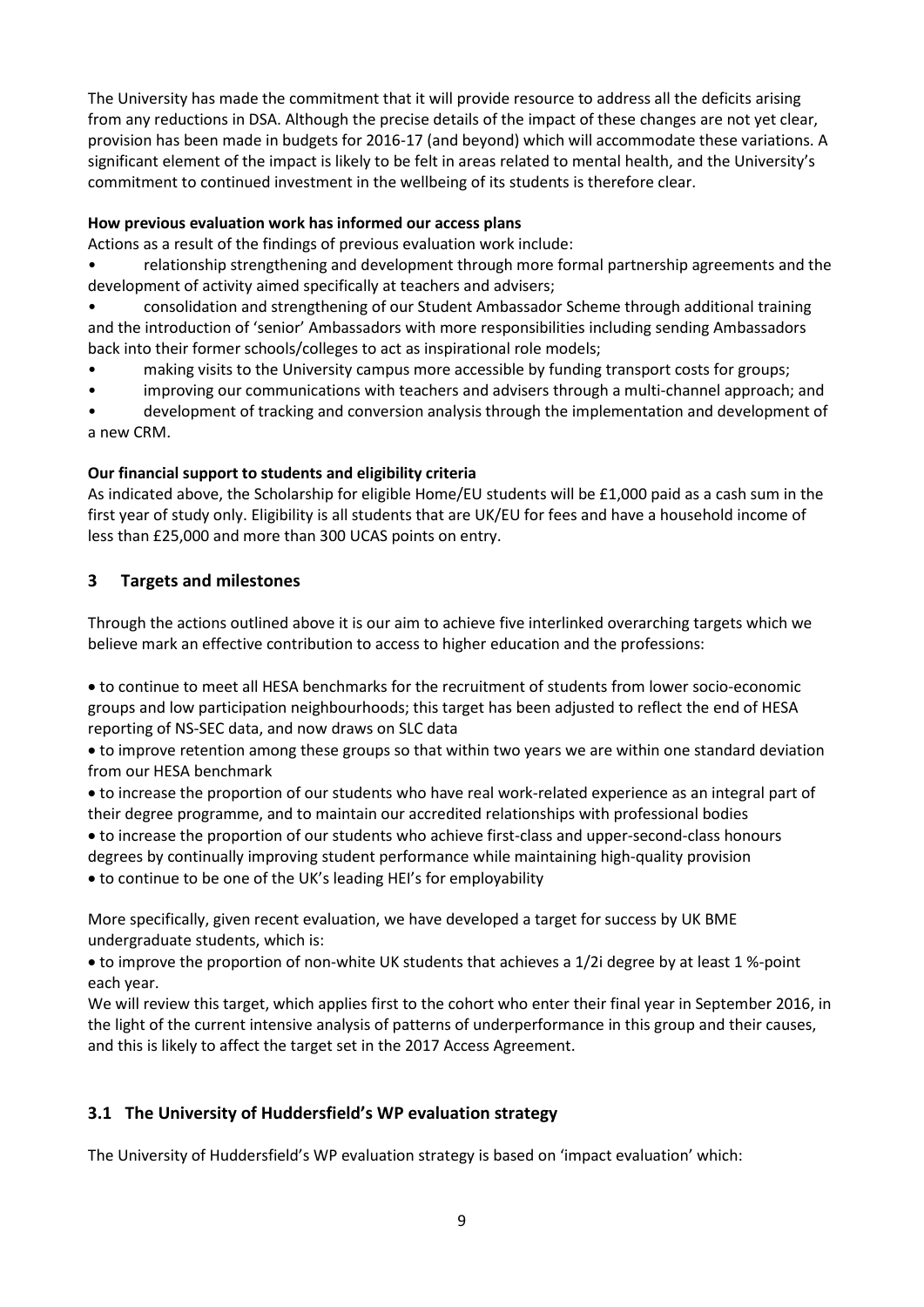- Assesses the impact of its WP activities and how these have generated changes in behaviour of prospective students and other key stakeholders.
- Demonstrates how the University's work, rather than other interventions or factors in the environment have made the difference/generated the outcome.

### **The University of Huddersfield WP measures**

A series of measures has been identified to assess progress against the activities, outcomes and overall impact on WP and develop these into a balanced score card for WP. This scorecard examines continuing annual performance against the perspectives of:

- Key results/outcomes:
	- a The numbers of WP students participating in HE from feeder schools and colleges where the University of Huddersfield have outreach programmes compared with schools and colleges not involved in these programmes.
	- b The numbers of WP students enrolling in the University of Huddersfield.
- Key stakeholders on the outcome and impact of the University of Huddersfield's WP activities. The key stakeholders are:
	- a Prospective and current students.
	- b Advisers and teachers in feeder schools and colleges and other pre-sixteen educational establishments.
	- c Parents and carers of prospective and current students.

Additionally we annually review the following impact measures:

**Individual event/activity evaluation** – ensures that the quality of activity is fit for purpose, is continually improved and has an immediate positive impact. Feedback on the quality of activity delivered is consistently positive from both learners and school/college staff. Impact on intention to go to University is a function of year group. The older the students, the more likely it is that they already intend going to university prior to attending our activity. The vast majority of students evaluated mentioned the value of working with undergraduate Student Ambassadors regardless of age group.

This type of evaluation also applies to **collaborative work** through the HEART partnership. In late 2015, HEART commissioned a review into the impact of Foster Family Fun Days, a series of interactive, aspiration raising activities aimed at children/young people in care and their carers. Carers and partners in the local education authority and HEIs were surveyed to see whether these events specifically aimed at young people in care, had any impact on their aspirations and confidence. The review found that of those that responded, 100% of the carers believed the children/young people viewed universities positively, 100% thought that the children/young people saw university education as a possible option for them in the future and 83% believed that the events helped to increase the confidence of the children/young people (33% 'very much so'; 50% 'in the main'). The review considered how evaluation of these events might be conducted more effectively in future, and given the very wide age range of the children/young people participating and the problems that those in public care often experience, concluded that it would be difficult to ask children/young people directly about the events. As a result, foster carers will be asked to estimate the impact on their children/young people using a standardised questionnaire, with the questions aligned to the current operational targets in the Access Agreement.

**Relationship analysis** – examines the correlation between the strength of a relationship or partnership with an individual institution and the overall size of the University's market share of applicants from those institutions, i.e. how we can establish partnerships which deliver clear outcomes. It is difficult to measure the impact of individual interventions. In our view, a sustained, quality, relationship with a school or college over a number of years has the greatest impact on the progression of its students.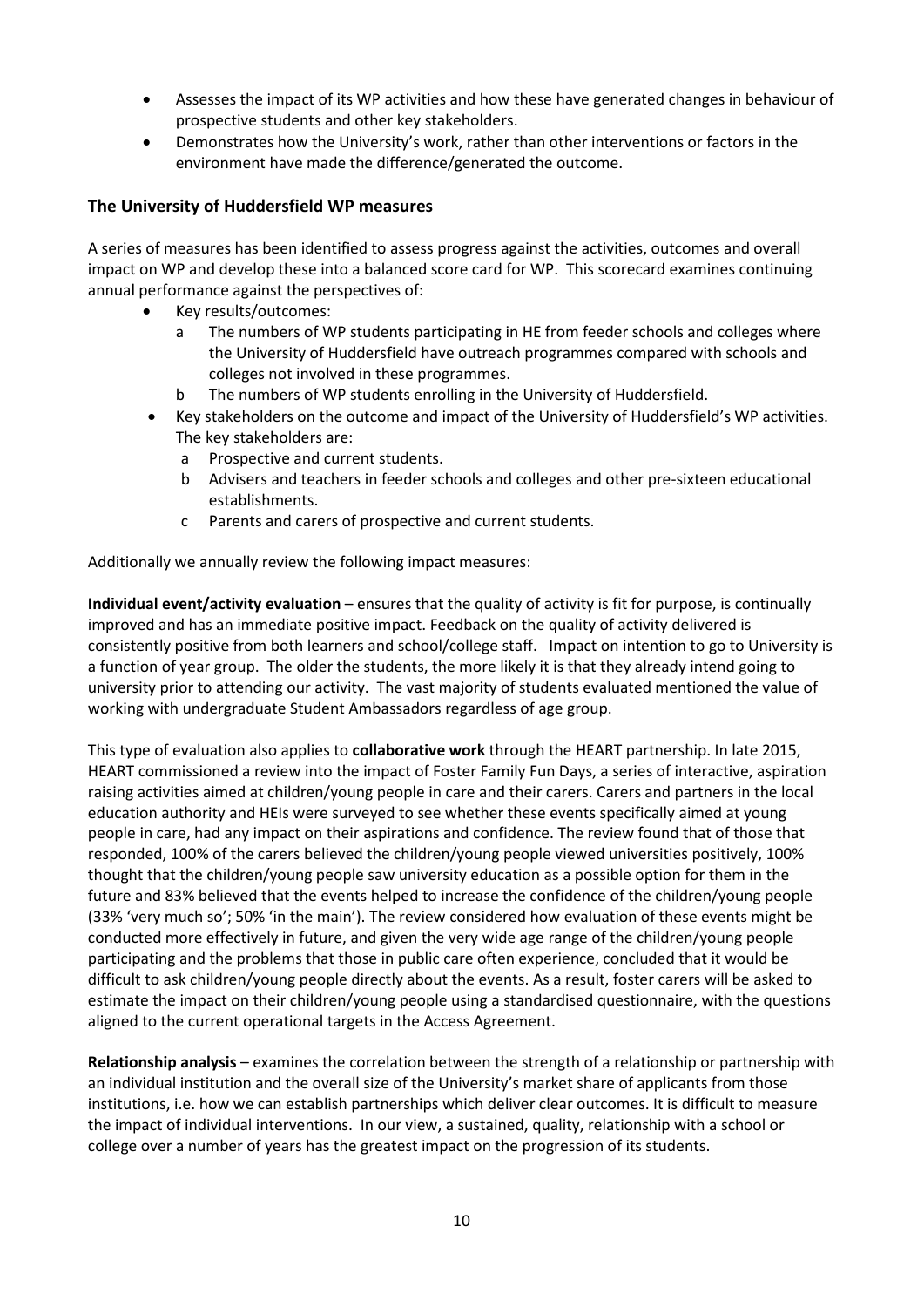Analysis of our feeder institutions by relationship type over the last eleven years clearly demonstrates a correlation between the strength of the relationship with the institution and the size of the University's market share of applicants from each institution. The Progression Module and Progression/Partnership Agreement partners yield the strongest market share of applications.



**Relationship Analysis Market share of applications by classification of relationship with school/college**

**Conversion analysis** – examines the conversion of individual students from single or sequential interventions through application to enrolment.

Conversion analysis from enquirer to applicant shows that 45% of applicants to the University can be shown to have participated in some form of outreach activity. These applicants are twice as likely to enrol as those who just enquired and received a prospectus.

59% of learners completing the Progression Module applied to the University with 53% enrolling

# **Aspire Project**

As mentioned above, the cohort will contain a maximum of 45 learners as defined by the 3 Primary schools in the Trust, and monitoring and evaluation will include:

- Robust annual data collection and maintenance
- Baseline survey and focus groups (learners and parents)
- Annual survey and focus groups (learners and parents)
- Individual activity evaluation
- Year 6 SATs attainment
- End of year attainment (year 7 to 10)
- GCSE results (year 11)
- Application to HE (year 12/13)
- Level 3 results (year 13)
- Acceptance to HE (year 13)
- Case studies will be developed and updated throughout the project.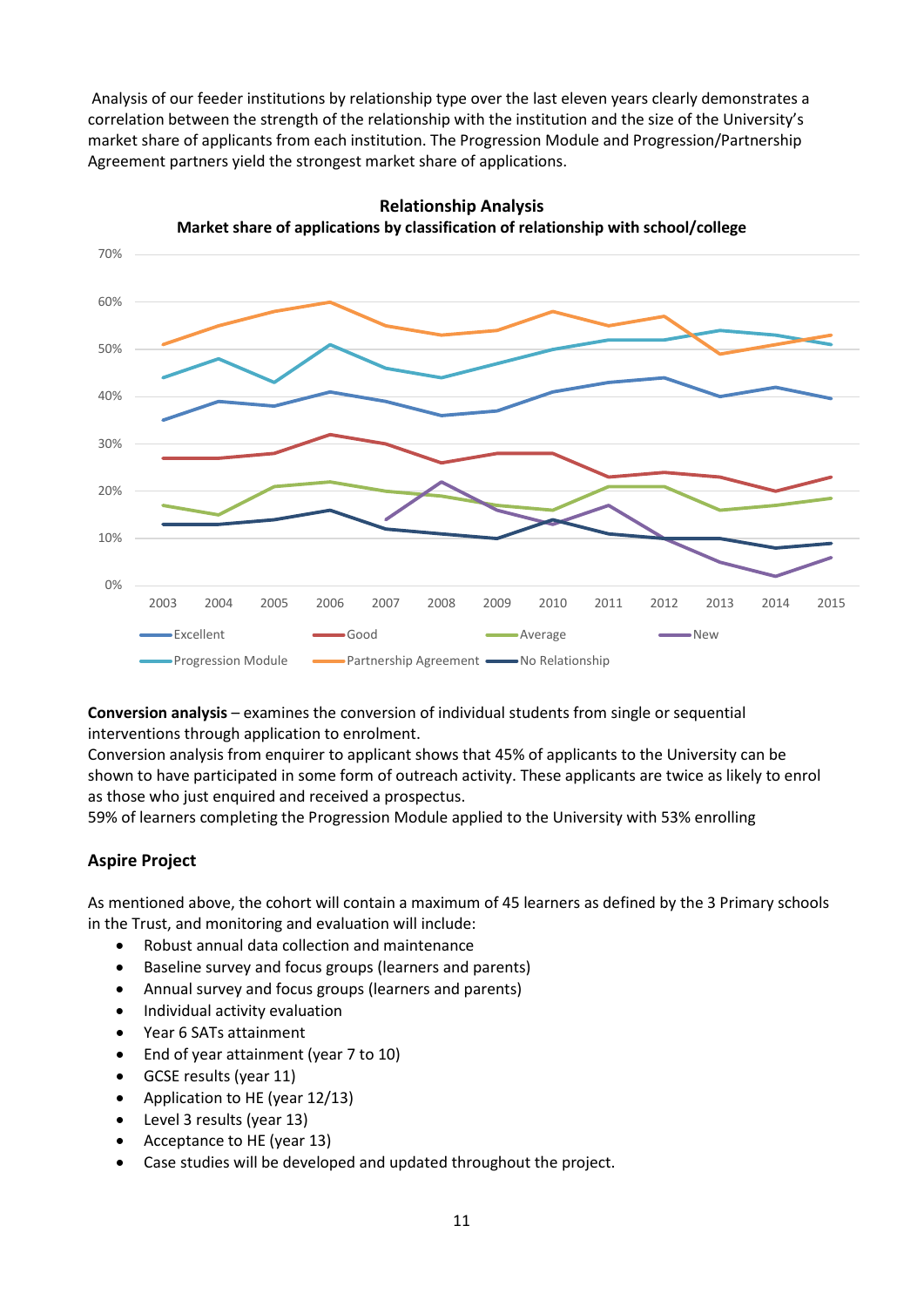The results of this monitoring and evaluation will be compared with a control group from Paddock Junior Infant and Nursery School and Crow Lane Junior Infant and Nursery School with a view to introducing a cohort from these schools in year 3 of the project.

Monitoring and evaluation from the project will inform all the work of the Schools and Colleges Liaison Service at the University of Huddersfield.

# **3.2 The University of Huddersfield's retention and success evaluation strategy**

The University has conducted its 2015/16 Annual Evaluation of all programmes. The review has demonstrated all Schools are, in line with University strategy, demonstrating an increased focus on retention through a common approach to escalating issues and actions plans to resolve them. Following a major thematic review of retention in 2011/12 retention has shown overall improvement. The University has however set more stretching targets to reduce withdrawal and non-progression to below 8% by 2017/18 and is pursuing a range of strategic initiatives to achieve this, each of which has specific mechanisms for evaluation and development. These include:

- 'Back on Track', introduced in 2010/11. The service reports annually, and in 2014/15 692 'at risk' students used this face-to-face support service, at a total of 914 appointments.
- Standardised attendance monitoring, introduced in 2012/13. This was assessed through a quality appraisal report submitted to Quality and Standards Advisory Group in March 2012, and its operation has been reviewed by our internal audit service. The system is overseen by a cross-campus Group chaired by the Pro Vice-Chancellor for Teaching and Learning, which regularly reviews its impact.
- Exemplary systems to manage student complaints, requests for extensions and extenuating circumstances. These were a key element to the submission which resulted in the award of Outstanding Registry Team 2013 in the *Times Higher Education* Leadership and Management Awards.
- The University Faith Centre for students, completed in 2011 and fully refurbished in 2015. Even before that, user surveys showed a significant level of student satisfaction with the service, including the Autumn 2014 International Student Barometer which showed a positive satisfaction rating of well over 90%.
- A support system for vulnerable students ('support priority students' SPS), based on predictive analytics, and introduced in 2013/14. This system was revised and enhanced in 2014/15, and as a result in that year the proportion of SPS students who withdrew or suspended by the end of May fell, compared to the same period in 2013/14, from 21.6% to 10.0%. Outputs from the system are scrutinised in every meeting of University Senior Management Team, and University Teaching and Learning Committee and its Quality and Standards Advisory Group.

### **4 Equality and diversity**

Due regard has been paid to equality and diversity in the design of this Access Agreement, under the terms of the Equality Act 2010

The University has published an Equal Opportunities Policy Statement, and an Equality in Teaching and Learning Scheme (January 2016); those sections relating to Teaching and Learning are attached here as Appendix A. As will be seen, this Access Agreement is aligned with the overall activity of the University outlined in the Equality and Diversity Statement.

An equality impact assessment for the strategies and policies underpinning the Access Agreement was undertaken in April 2016. No adverse impacts were identified.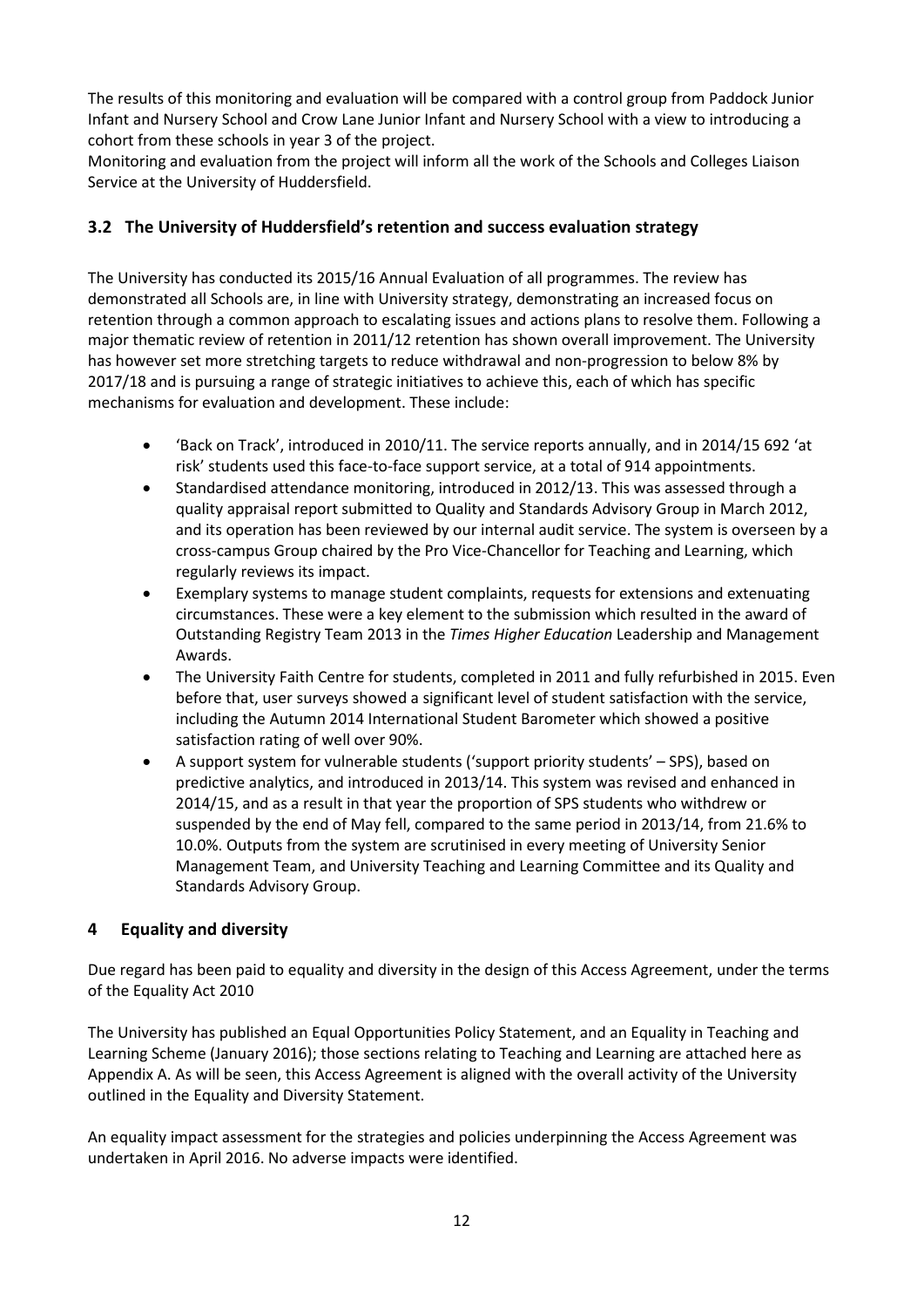Since the Statement on Equality and Diversity in Teaching and Learning 2012-15, there has been an institutional emphasis on the progression and success of groups under-represented in UK higher education, especially where there was emerging evidence for underperformance in those groups in the University. That previous Teaching and Learning Equality and Diversity Statement was provided as an Appendix to previous Access Agreements. Examples of work it supported which have not previously been referenced in Access Agreements but which are relevant to strands of activity now explained here in the 2017-18 Agreement include investigations and activity to address disproportionate impacts of disciplinary and especially academic misconduct regulations in minority ethnic groups, with consequential impacts on their retention and success. These themes are continued in the current document, the Equality in Teaching and Learning Scheme (January 2016), which is provided here as an appendix A.

The wider activity on Equality and Diversity in Teaching and Learning has been led by the University Teaching and Learning Committee, and the Quality and Standards Advisory Group which reports to it. These bodies will continue to monitor and evaluate the impact of all University activities to address diversity issues, including those now included as part of this Access Agreement.

# **5 Provision of information to prospective students**

We will publish clear and accessible information for existing and prospective students on the fees to be charged and any financial support offered.

We have developed an information strategy to inform and disseminate the key Student Finance messages to potential applicants for 2017 entry and beyond. The University is using the following media to allow students and their parents to make informed decisions about the financial aspects of going to University, including the University's own Scholarship scheme. They include full engagement with the KIS and:

- $\triangleright$  Brochures and information leaflets.
- $\triangleright$  Videos and short films and on YouTube.
- $\triangleright$  The University website includes signposts to other sources such as Student Finance England and the Student Loans Company and in addition we have a special parent specific section. The undergraduate fees and finance landing page has received 29,702 page views of which 14,923 were unique page views. 86.3% of visitors clicked through this page to more detailed information.
- $\triangleright$  E-mail campaigns via the University's customer relationship management system for enquirers. 38% of our target audience have viewed the emails on finance compared with an industry standard of 26%. Of these, 4.8% have clicked through to additional information about finance.
- $\triangleright$  Presentations and seminars to a variety of audiences covering schools, colleges, University Open Days and Careers Services. 87% of parents, 95% of students and 100% of teachers rate our presentations either excellent or very good.

The University has well developed material and key messages it will use through these different media and will target different approaches for different audiences. We will evaluate the effectiveness of our campaign and use this to inform and shape material we produce in the future.

In connection with this Agreement, we will provide timely, accurate information to UCAS (for courses that receive applications through UCAS) and the Student Loans Company (SLC) so they can populate their course databases in good time to inform applications.

# **6 Consulting with students**

This Agreement builds on previous agreements in its relationship to overall institutional strategy, to goal setting, and to specific policy in relation to widening access and support for student success through to graduation and beyond into employment, including financial support. All have been characterised by extensive partnership and consultation with the Students' Union. Key aspects of development of this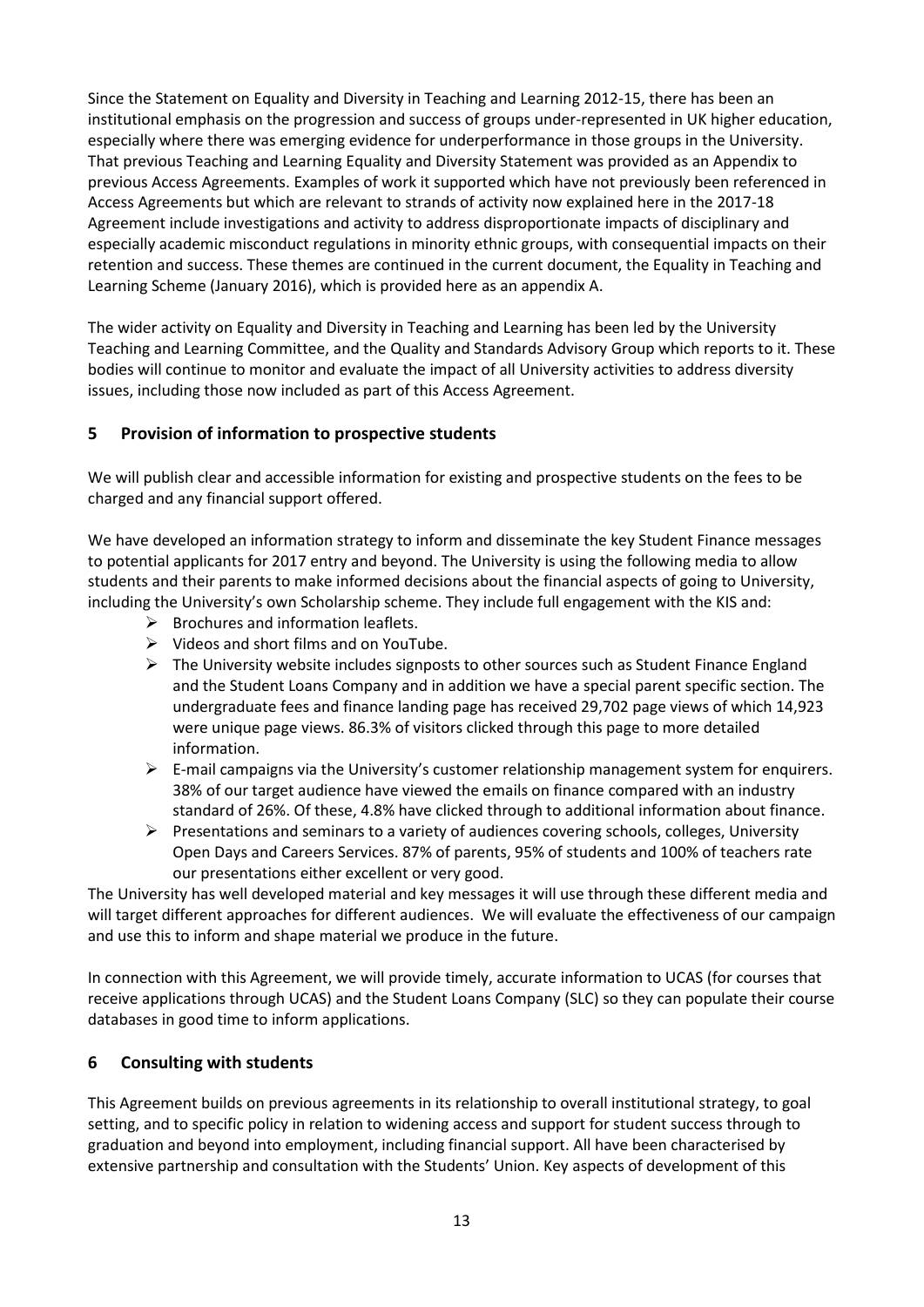document from the one presented last year, most notably the commitments to extending support to accommodate reductions in DSA funding and more detailed target setting and activity in relation to BME attainment and success, have been progressed over the year through the University Teaching and Learning Committee, and its Quality and Standards Advisory Group, on each of which there is strong and effective SU representation. This Agreement itself has been developed through discussion of a draft at the meeting of the Quality and Standards Advisory Group on 14 April 2016, and confirmed at the regular joint meeting of SU Sabbatical Team, Senior Officer and Trustees with University SMT representatives, including the Vice-Chancellor, on 26 April 2016.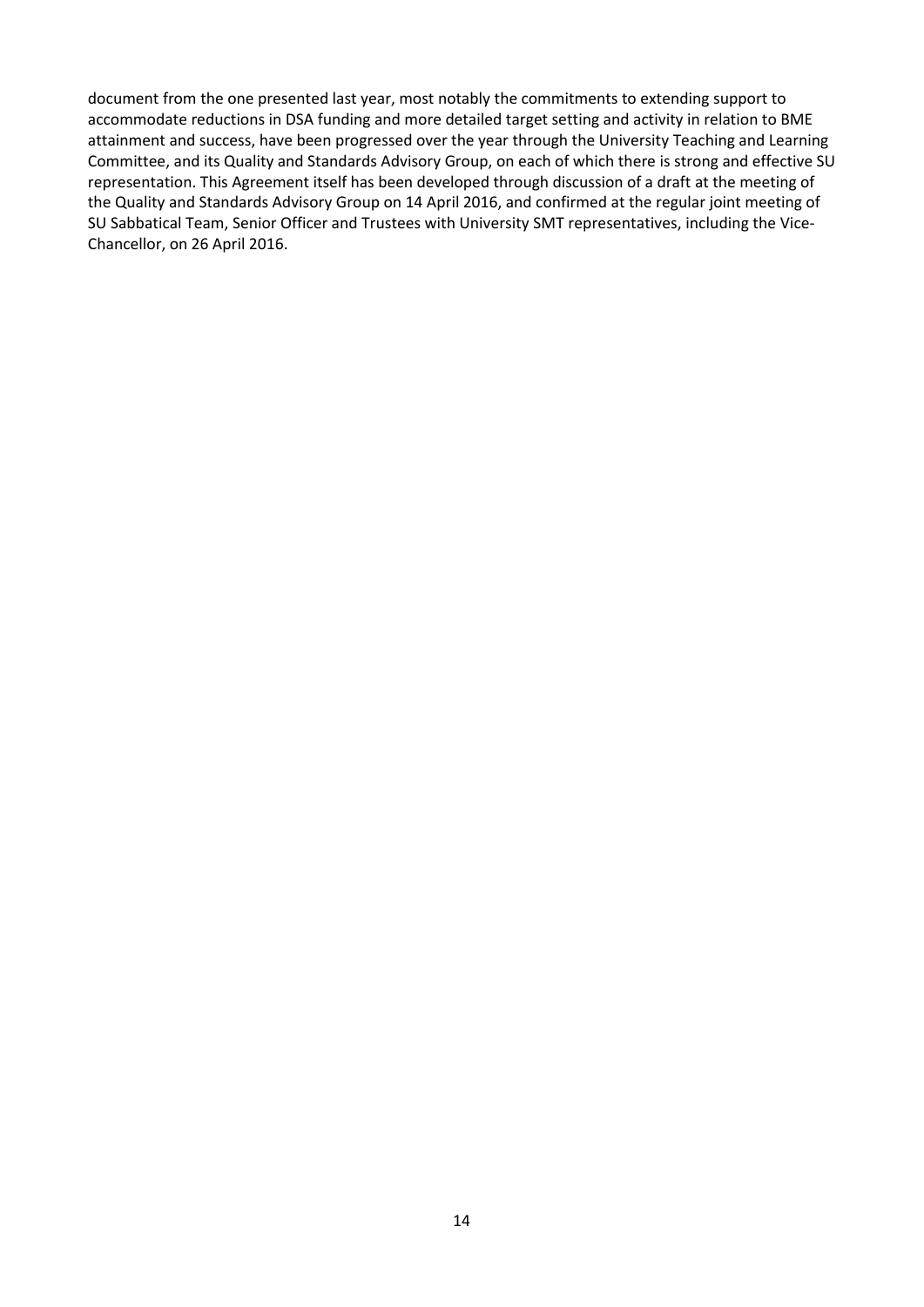# **University of Huddersfield**

# **Equality and Diversity in Teaching and Learning**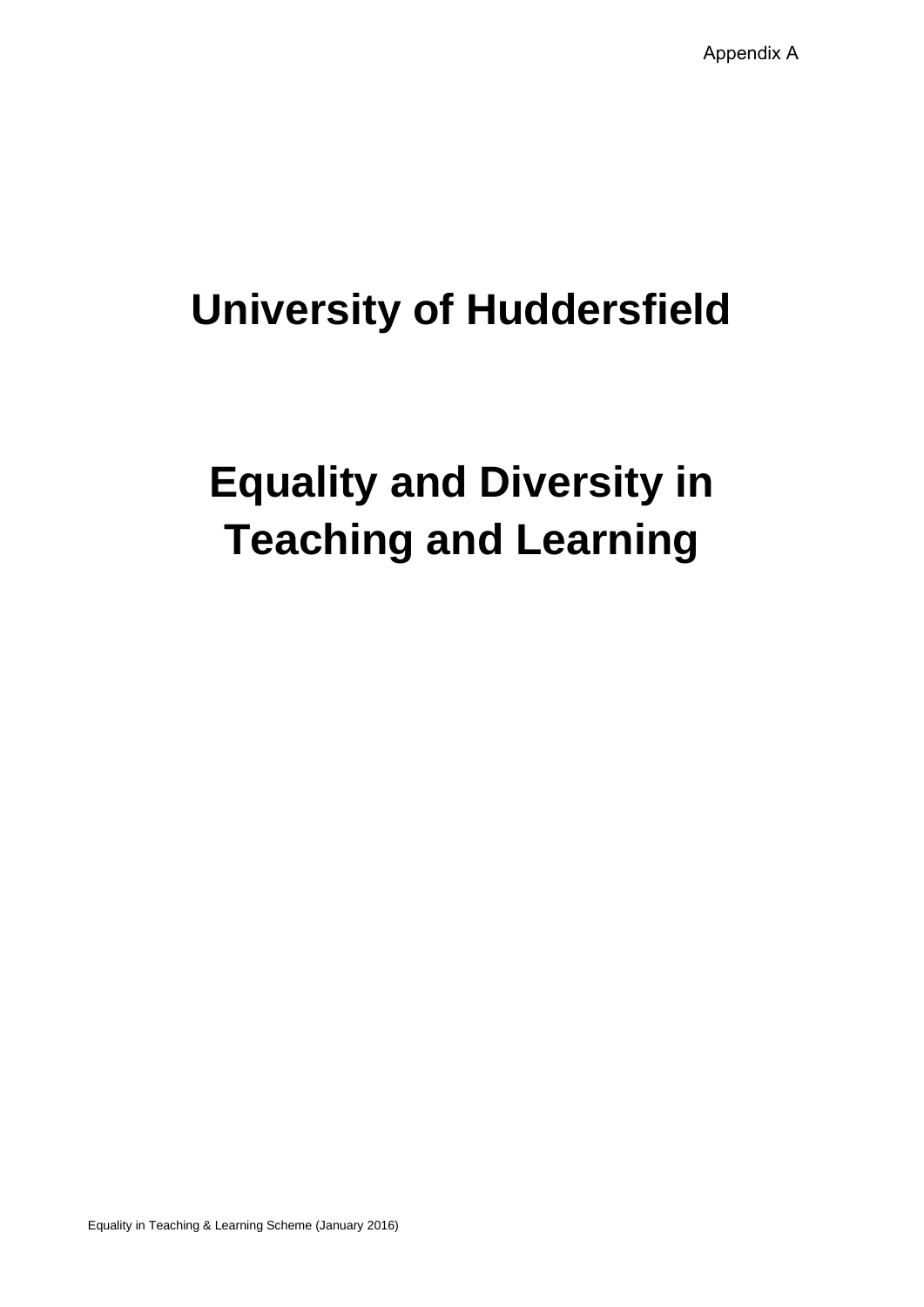# **Page**

# **Contents**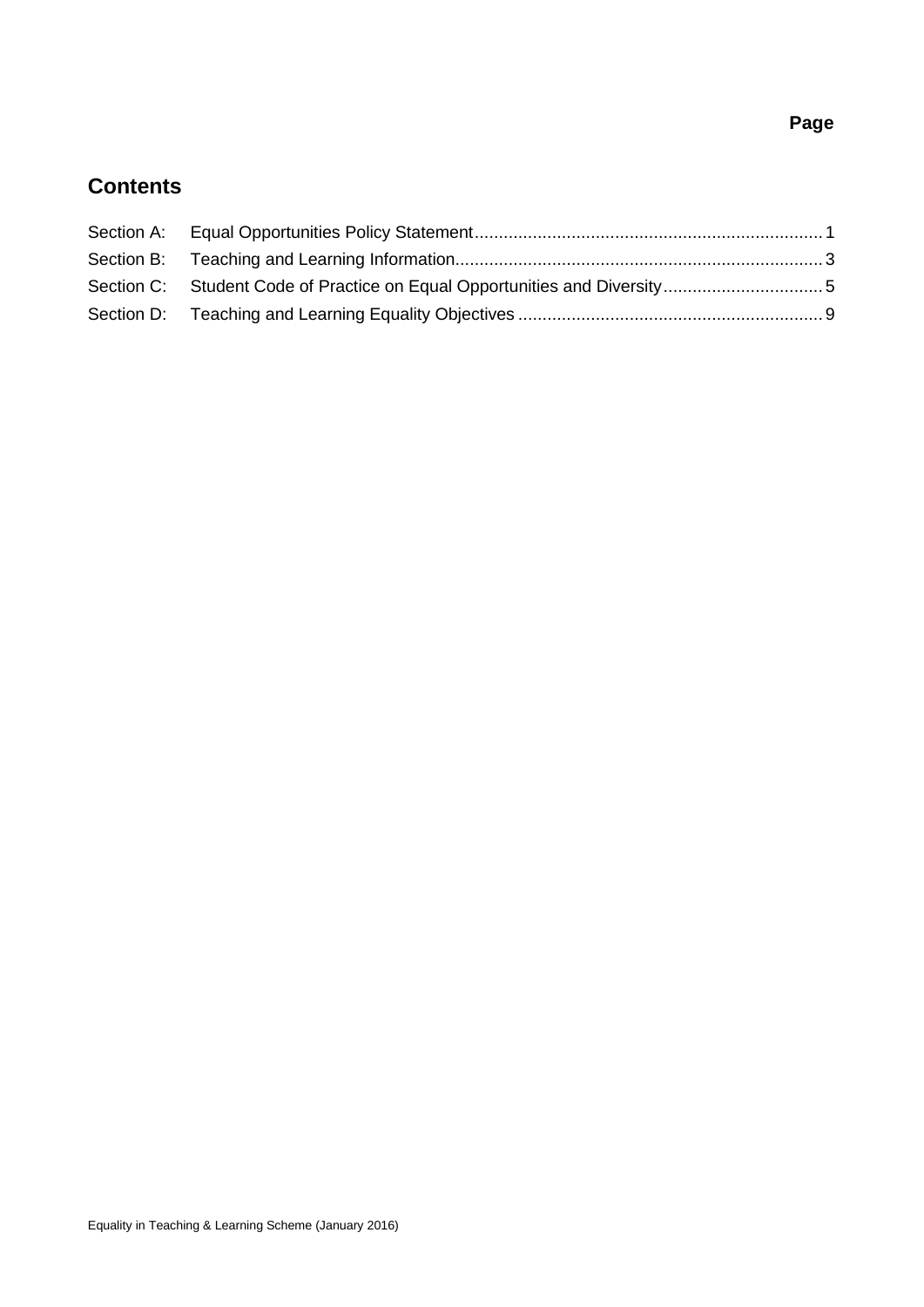# <span id="page-16-0"></span>**Section A: Equal Opportunities Policy Statement**

# **1. Intent**

- 1.1 The aim of this policy statement is to communicate the commitment of the Vice Chancellor, University Council and senior management team to the promotion of equality of opportunity in the University of Huddersfield.
- 1.2 It is our policy to provide equality to all, irrespective of:
	- Age
	- **Disability**
	- Gender, including gender reassignment
	- Marital or civil partnership status
	- Pregnancy and Maternity
	- Race
	- Religion or belief
	- Sexual orientation
- 1.3 We are opposed to all forms of unlawful and unfair discrimination. All applicants, students, employees and others who work for us will be treated fairly and will not be discriminated against on any of the above grounds. We recognise that the provision of equal opportunities in the University is not only good practice, it also makes sound business sense. Our equal opportunities policy will help all those who work for us and those who study here to develop their full potential so that the talents and resources of all will be utilised fully to maximise the efficiency of the University.

### **2. Scope**

2.1 This policy applies to all those who work for (or apply to work for) the University and all those who study at (or apply to study at) the University

# **3 Commitments**

- 3.1 We are committed to:
	- Promoting equality of opportunity for all persons
	- Promoting a good and harmonious environment in which all persons are treated with respect
	- Preventing occurrences of unlawful direct discrimination, indirect discrimination, harassment and victimisation
	- Fulfilling all our legal obligations under the Equality Act and associated codes of practice
	- Complying with our own equal opportunities policy and associated Equality Scheme
- 3.2 In meeting our general duty under the Equality Act we will have due regard in the development, delivery, evaluation and review of policy, service provision and procurement to the need to:
	- Eliminate unlawful discrimination, harassment and victimisation and other conduct prohibited by the Equality Act
	- Advance equality of opportunity between people from different groups
	- Foster good relations between people from different groups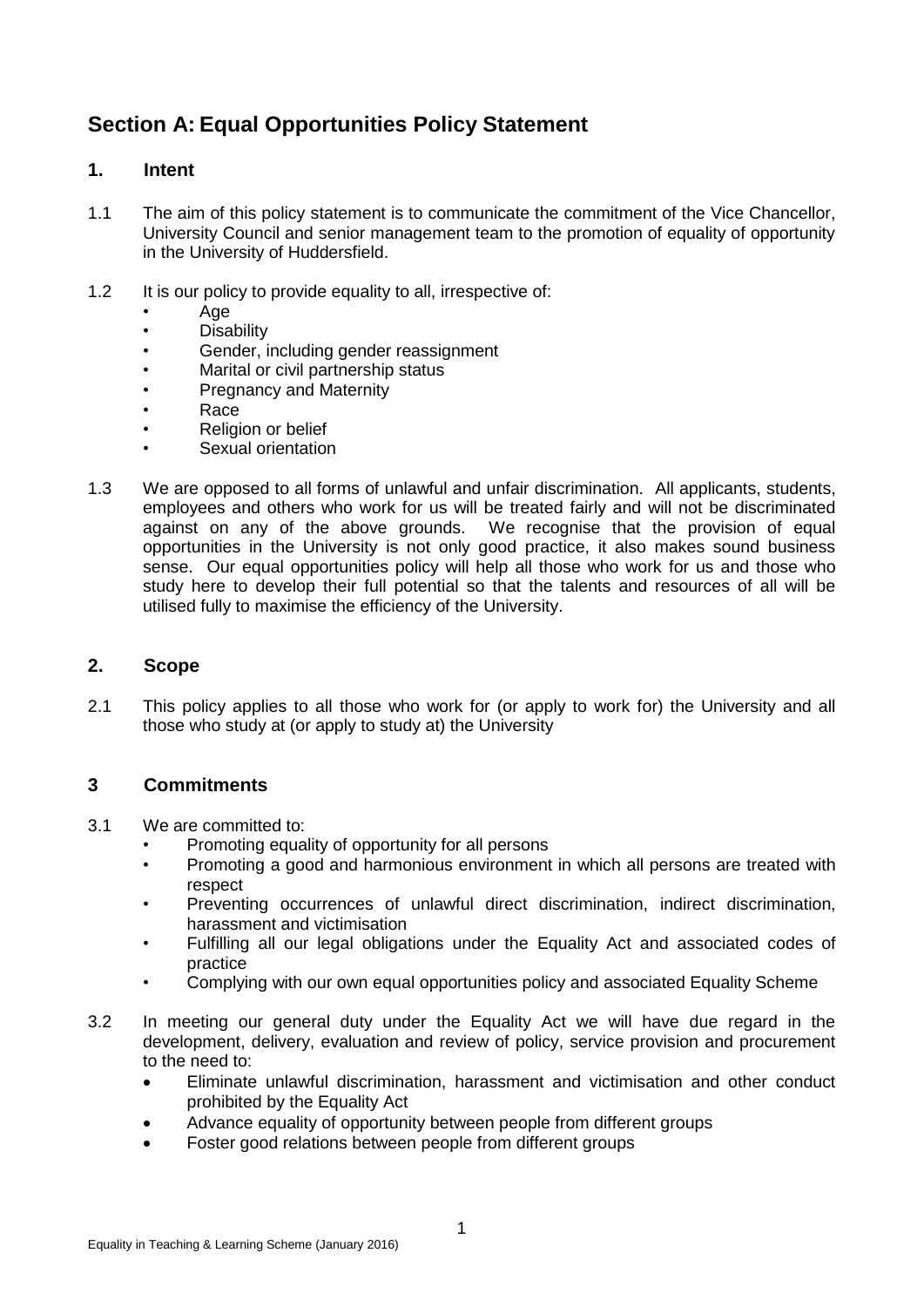3.3 In meeting our specific duties we will develop and publish our equality objectives and set out how we will achieve them, reviewing progress on an annual basis. Information will be published annually and objectives will be reviewed every four years.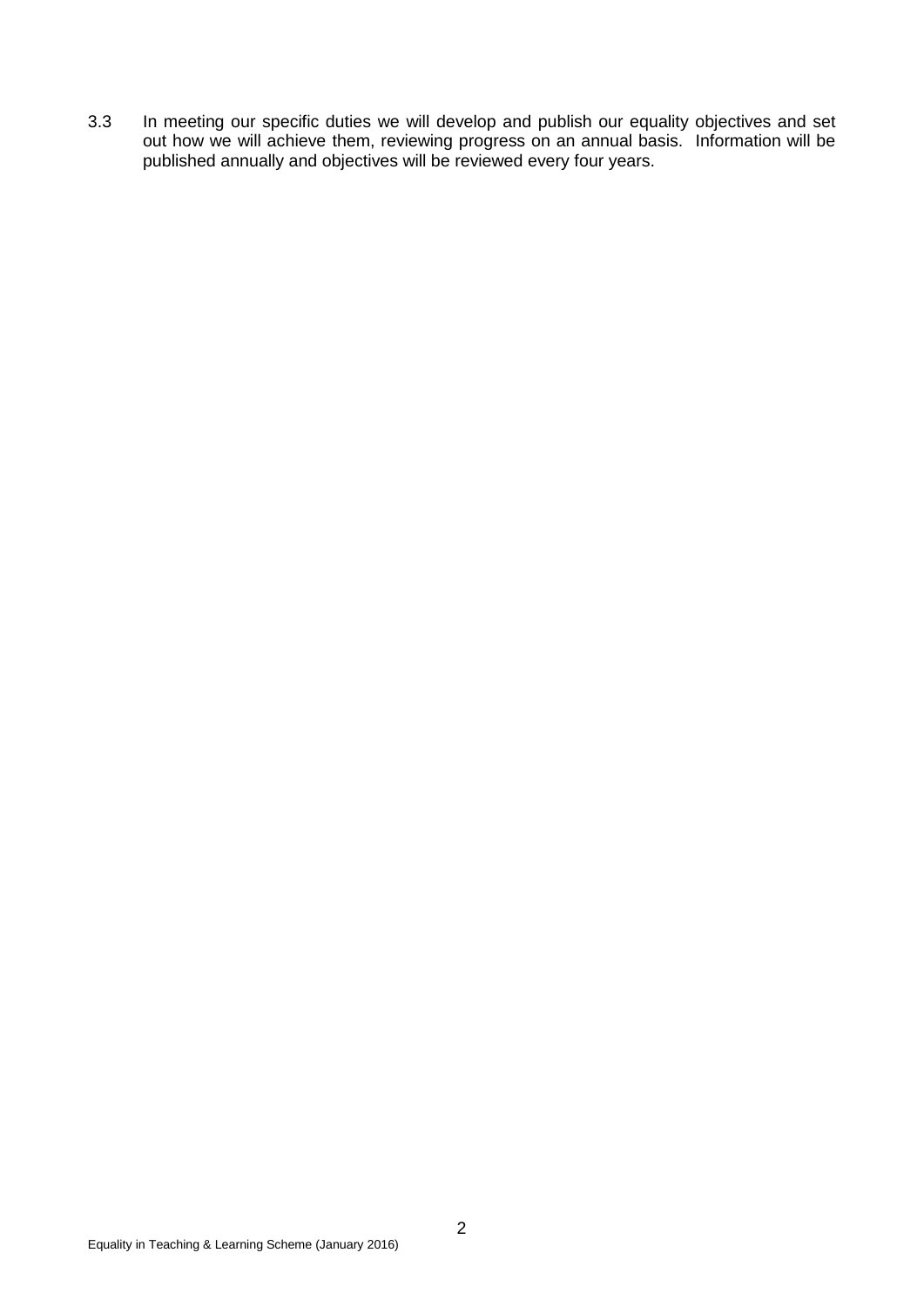# <span id="page-18-0"></span>**Section B: Teaching and Learning Information**

This section is based on the outcomes of students completing in the academic year 2014/15 and applicants for entry in September 2015.

The University of Huddersfield is a diverse and inclusive institution.

- Approximately one in twenty children is disabled, a figure rising to seven of the workingage population (HMG, Office for Disability Issues, 'Disability Facts and Figures'); given the significant preponderance of people aged under 30 in the University's population, a disabled student population of over 16% (just under 3,000 students) is above the background population. This figure has grown considerably over the last three years, and reflects the University's active approach to supporting disabled students.
- At the 2001 Census, 8% of the population was from a minority ethnic background, a figure projected to grow to 20% in 2051. At the University of Huddersfield 25.4% of UK domiciled students who declared their ethnicity in 2014/15 came from minority ethnic backgrounds, which represents a significantly more open student recruitment than the population composition at large.
- Overseas student numbers have grown from 1839 to 2922 since 2012.

It is impossible to establish for certain that the broad composition of our student population reflects a non-discriminatory admissions process, since UCAS does not provide data on students rejected, but it is very likely that this is the case.

Our most recent and most detailed analyses of this diverse and inclusive population have begun to reveal some differences in achievement that had been invisible in previous years due to a lack of granularity within the data. This will enable us to be even more pro-active with respect to inclusivity and the promotion of the best possible outcomes for all students.

# **Disability**

Disabled students, despite facing external environmental challenges to their achievement, are well supported and graduate with good or better degrees than the overall student population. In 2014/15, 68.8% of disabled students achieved 1/2i degrees, which is above that for non-disabled students (64.7%).

# **Ethnicity**

This year we have been able to provide more granularity in our achievement data, and can differentiate between home non-white students and overseas (non EU) students. This new data has revealed some discrepancies between the performance of home and EU non-white and white students, which we are investigating and addressing. We will undertake work to understand these patterns of underachievement, and their relationship to curriculum, assessment types, attendance patterns, and entry qualifications. This will enable us to undertake appropriate actions to address these concerns.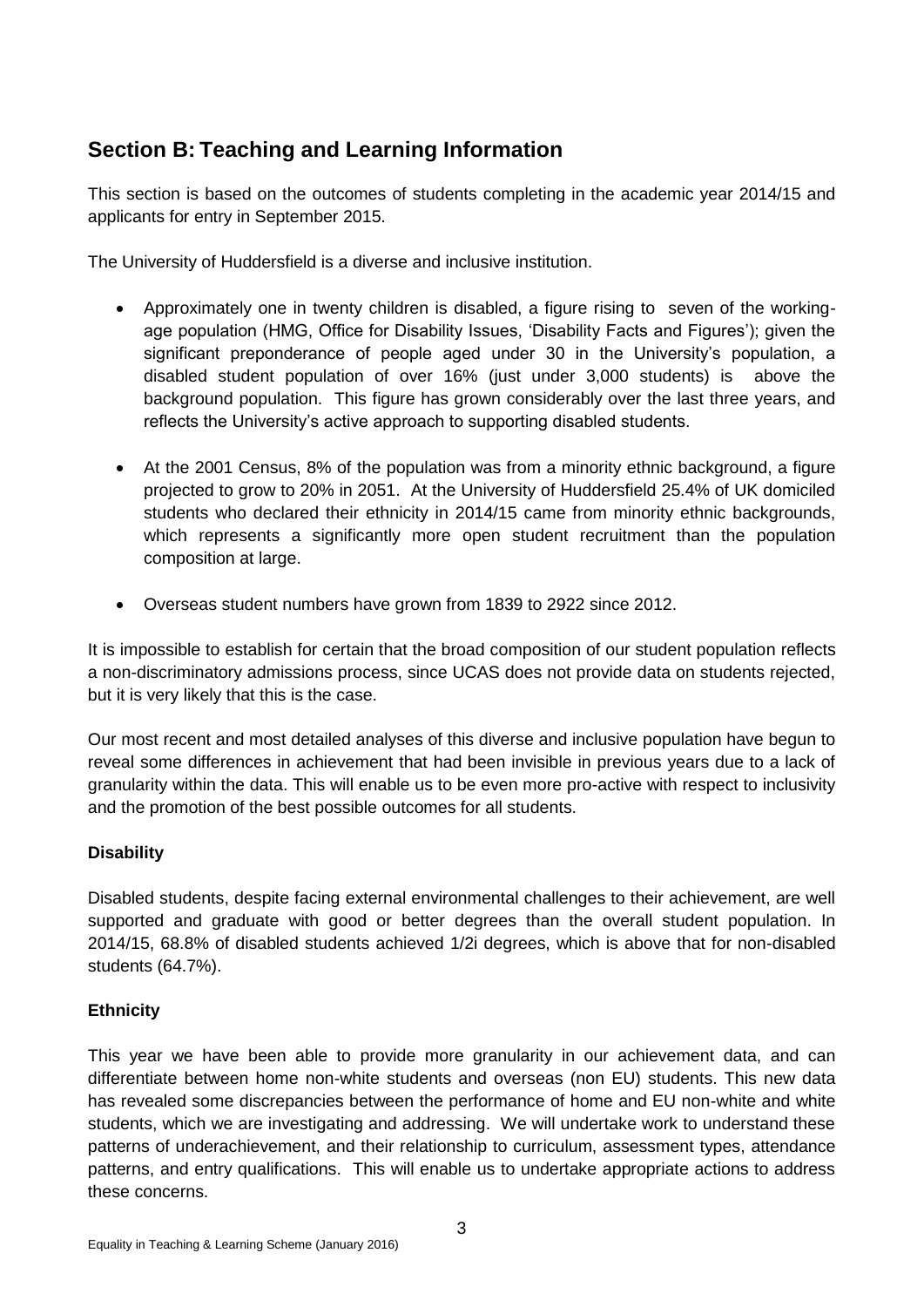### **Overseas students**

The proportion of overseas students achieving 1/2i degrees is still lower than that of those from the UK and other parts of the EU, although outcomes for overseas students have improved year on year and we will continue to identify ways to ensure this improvement continues. The differences are due in part to a proportion of students coming to the University for a top-up degree rather than a full three or four year undergraduate programme. The University provides dedicated study support and mentoring for overseas students, which addresses issues of adjustment to UK educational culture and use of English for professional purposes.

### **Gender**

In 2014/15, 69.4 % of female students achieved 1/2i degrees, above the average of 65.1% for the overall University population. Male students achieved 60.06% overall, below the average for the overall population. Further analysis is needed to assess the impact of overlap between other characteristics and the extent to which this distorts the picture with respect to gender. For example, a higher proportion of overseas students are male, and male and female students are distributed differently across different programmes.

The University has recently been granted the Athena Swan Bronze Equality Charter Mark. This was in line with the Athena Swan parameters, dealing with gender equality in STEM subjects, with a specific focus on research and career progression. Athena Swan has widened its remit to consider all subjects, and to consider gender equality more broadly. Departments are currently considering their approach to this.

### **Disciplinary and complaints procedures**

Disciplinary and complaints outcomes are reviewed annually by Registry, and show no evidence of disproportionate impact of any kind in relation to any of the protected characteristics.

The most recent examination of appeals processes, and those for academic misconduct, suggests no disproportionate impact on any group of students. The University continues to see more academic misconduct cases from students from specific ethnic backgrounds, and has taken additional steps, in conjunction with the Students' Union, to enhance students' understanding of plagiarism and related issues.

A consideration of evidence from internal response mechanisms via Student Services, Registry and Computing & Library Services does not provide any evidence of disproportionate negative (or positive) impacts relating to any of the other protected characteristics under the legislation.

The University strives to ensure that students understand all matters relating to disciplinary, appeals and misconduct processes. It now provides a student meeting room which is a private area for students to discuss any issues. Registry responds to students within 24 hours on receipt of emails, a recent change in practice which has improved response times. It meets all requirements for published response times. It has also instigated results surgeries, which give students the opportunity to ask questions about aspects of their results that they do not understand before deciding to go through the appeals process. These have been promoted via Schools and the Students Union.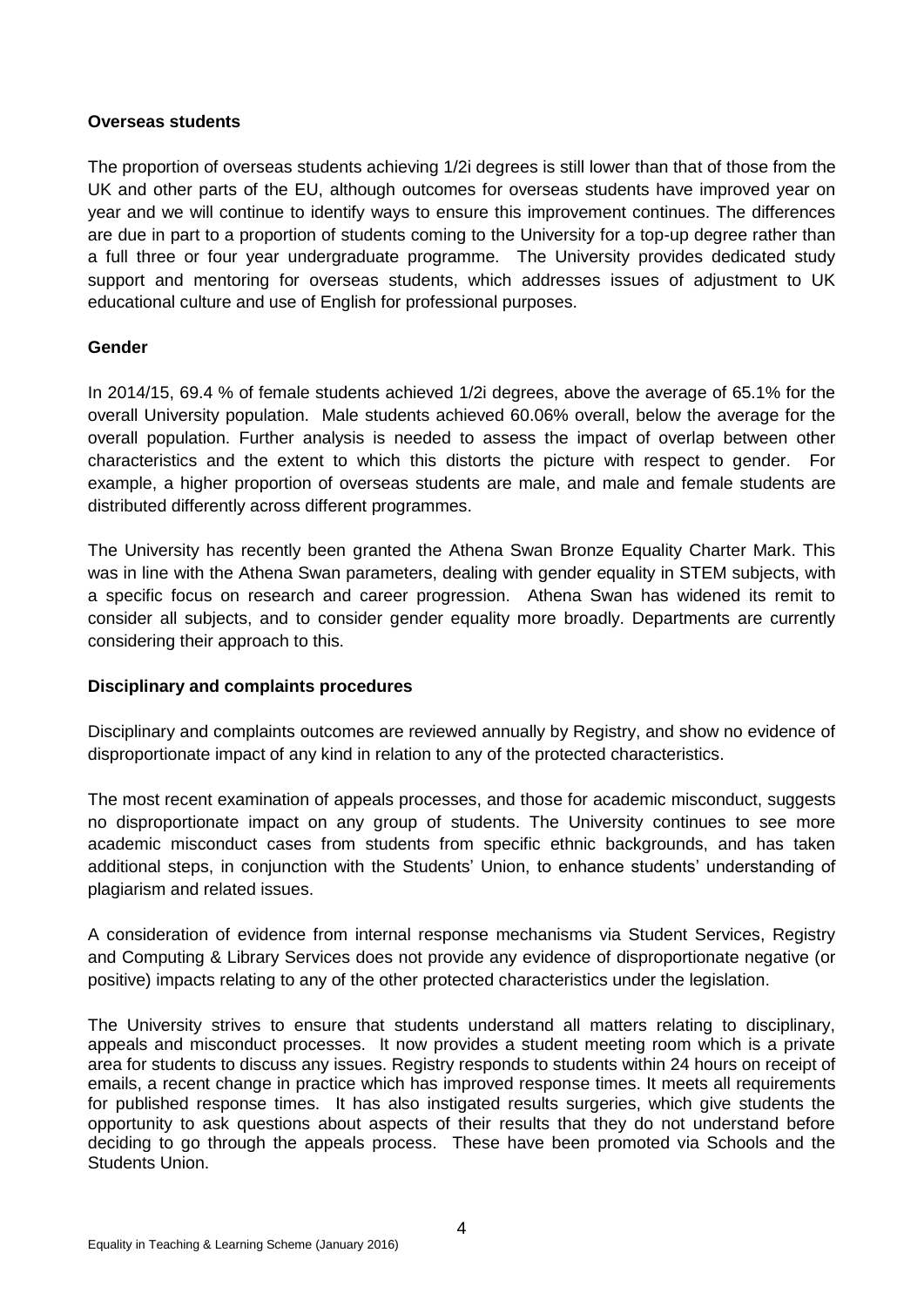# <span id="page-20-0"></span>**Section C: Student Code of Practice on Equal Opportunities and Diversity**

### **1. Student Applications**

- 1.1 The University prospectuses will:
	- include the University's Equal Opportunities Policy Statement;
	- draw attention to this Guidance;
	- present positive images to reflect the diversity of the student body
	- use non-discriminatory language; and
	- encourage applications from groups under-represented in higher education.
- 1.2 We give you:
	- realistic advice on the costs you will face, including any study abroad costs or compulsory vacation costs; and
	- details of financial support available to you.
- 1.3 We provide a framework for fair selection by using clear selection criteria. We will ensure that all our staff who deal with student admissions are aware of these criteria and apply this code of practice.
- 1.4 When selecting students we consider their suitability for a particular course.
	- We recognise many qualifications as meeting our general minimum entry requirements. Particular courses may require certain levels of performance, in specific subjects, above the minimum requirement.
	- We aim to make arrangements, wherever practicable, to enable any student with a disability to take an active part in student life. The Disability Support Office will assist with guidance and information.
	- If you are a mature applicant (aged 21 years or more at the start of the course) you may be selected on the basis of special examination or other written work and interview instead of the general minimum entry requirements.
- 1.5 When we assess your potential for the course we consider your existing and predicted examination results. We also consider any factors that may have led you to underperform.
- 1.6 The University supports schemes that encourage applicants from backgrounds that are currently under-represented in higher education.
- 1.7 Students who are registered on courses that involve contact and/or care of children or vulnerable adults are subject to a Disclosure check by the Criminal Records Bureau. In such cases you will be asked to disclose all convictions even if they are "spent" under the Rehabilitation of Offenders Act 1974. Having a conviction will not necessarily bar you from study. This will depend on the circumstances and background to your offence(s). Details of any convictions disclosed will only be considered where relevant to course requirements and future employment prospects.

#### **2. Assessment**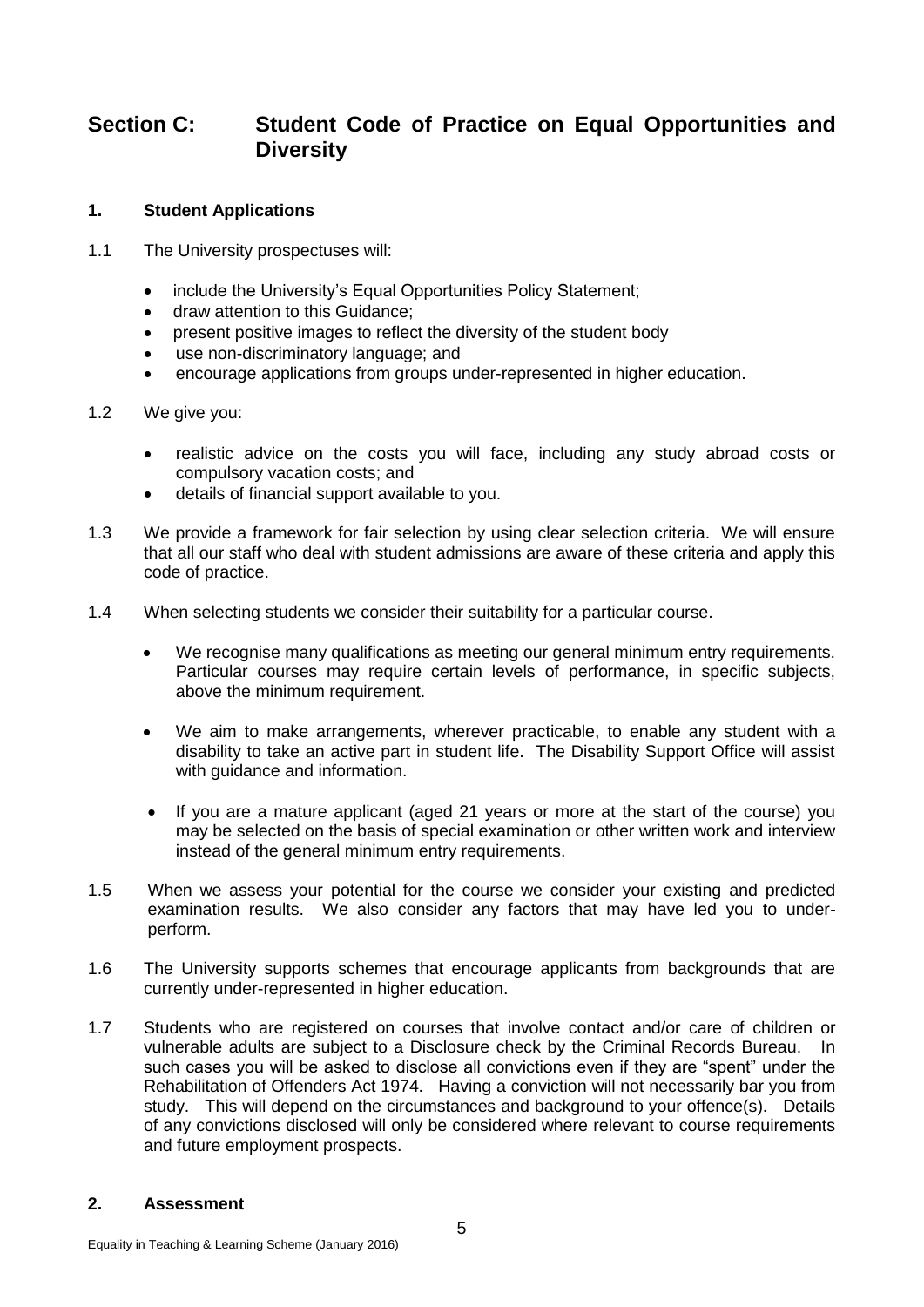- 2.1 The rules of assessment are available for each course. We do not reveal the identity of examination candidates during the marking/moderation process.
- 2.2 Where reasonably practical, we make special arrangements during assessment for students with known disabilities. These arrangements aim to compensate for any ways in which a disability may affect the assessment.
- 2.3 The University tries to avoid arranging an examination at the same time as a major religious festival.
- 2.4 We draw the attention of each External Examiner to the University's Equal Opportunities Policy Statement, along with our requirement that they follow the policy.

### **3. Teaching and Learning**

- 3.1 We promote equal opportunities in:
	- course content;
	- teaching and learning methods;
	- course documents;
	- teaching materials;
	- assessment methods; and
	- structure and timetabling of courses of study.
- 3.2 Staff and students of the University are expected to use language and imagery that will not cause offence to other people. However, it is a basic principle of academic freedom that views and opinions of all kinds should be tested and challenged; in no circumstances may this clause be used to discourage or prevent the exercise of that freedom. In some professional courses equal opportunities issues are explored through case studies of varied practice.
- 3.3 We value the different cultures and life experiences of our students and use them in our teaching and learning materials, avoiding stereotypes.
- 3.4 We use a wide range of teaching and assessment methods designed to meet the specific needs of all our students.

### **4. Placements**

- 4.1 We arrange placements and exchanges only with organisations that demonstrate good equal opportunities practice.
- 4.2 Where it is a component of their course, we work hard to make it possible for all students to participate in year abroad or placement schemes.

#### **5. International Students**

5.1 We support international students in their dealings with visa entry requirements and we organise an orientation programme and social events to help them feel at home as quickly as possible.

#### **6. Cultural and Religious Observance**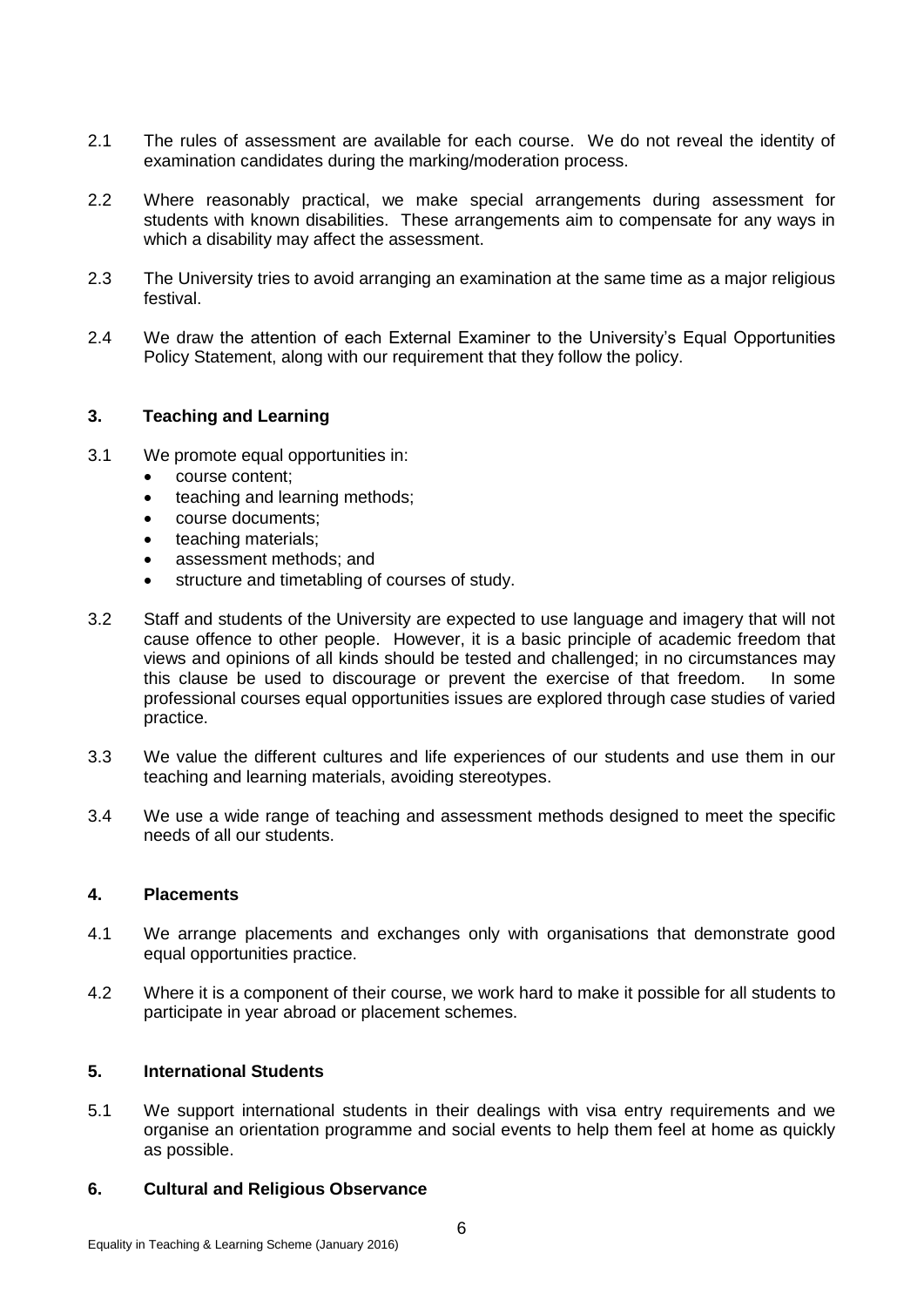6.1 Where possible we provide facilities for cultural and religious observation for students.

### **7. Student Services and Facilities**

- 7.1 All students have equal access to the services and facilities provided by the University.
- 7.2 Personal tutors work sensitively with all students and recognise their specific needs.
- 7.3 Our catering services try to provide meals and beverages which take account of the cultural, religious and dietary needs of all students.
- 7.4 The Health Centre (where you can register as a patient) is a general practice maintained and monitored through the NHS.
- 7.5 The work of the Careers Advisory Service is monitored and scrutinised in respect of equal opportunities. All employers who recruit staff through the university must demonstrate equal opportunities practice in employment.
- 7.6 Our Disability Support Team provides:
	- assistance to students with disabilities so that they benefit from equal opportunities
	- assistance to academic staff who teach students with additional needs
	- Where practicable, materials in alternative formats, for example large print, based on each student's individual needs are made available.
- 7.7 We recognise the wide variety of religious faiths represented on campus and publish details of opportunities for religious worship for all students.
- 7.8 We review social facilities on a regular basis to ensure that no particular group of students is disadvantaged.
- 7.9 Our policy on transport and parking incorporates equal opportunities principles, particularly in relation to the needs of students with disabilities.
- 7.10 The Students' Union Equal Opportunities and Diversity Policy is consistent with ours.

### **8. Disciplinary Procedures**

8.1 Our Student Disciplinary Procedures are regularly reviewed to ensure the application of good practice and to monitor for discriminatory impact.

### **9. Monitoring**

- 9.1 Every year we monitor all applications, admissions and achievements by ethnic origin, gender, age and disability.
- 9.2 We regularly monitor the quality of the educational experience we offer students in accordance with our Quality Assurance Procedures.
- 9.3 Monitoring information is confidential and is used anonymously to compile statistical reports.
- **10. Training**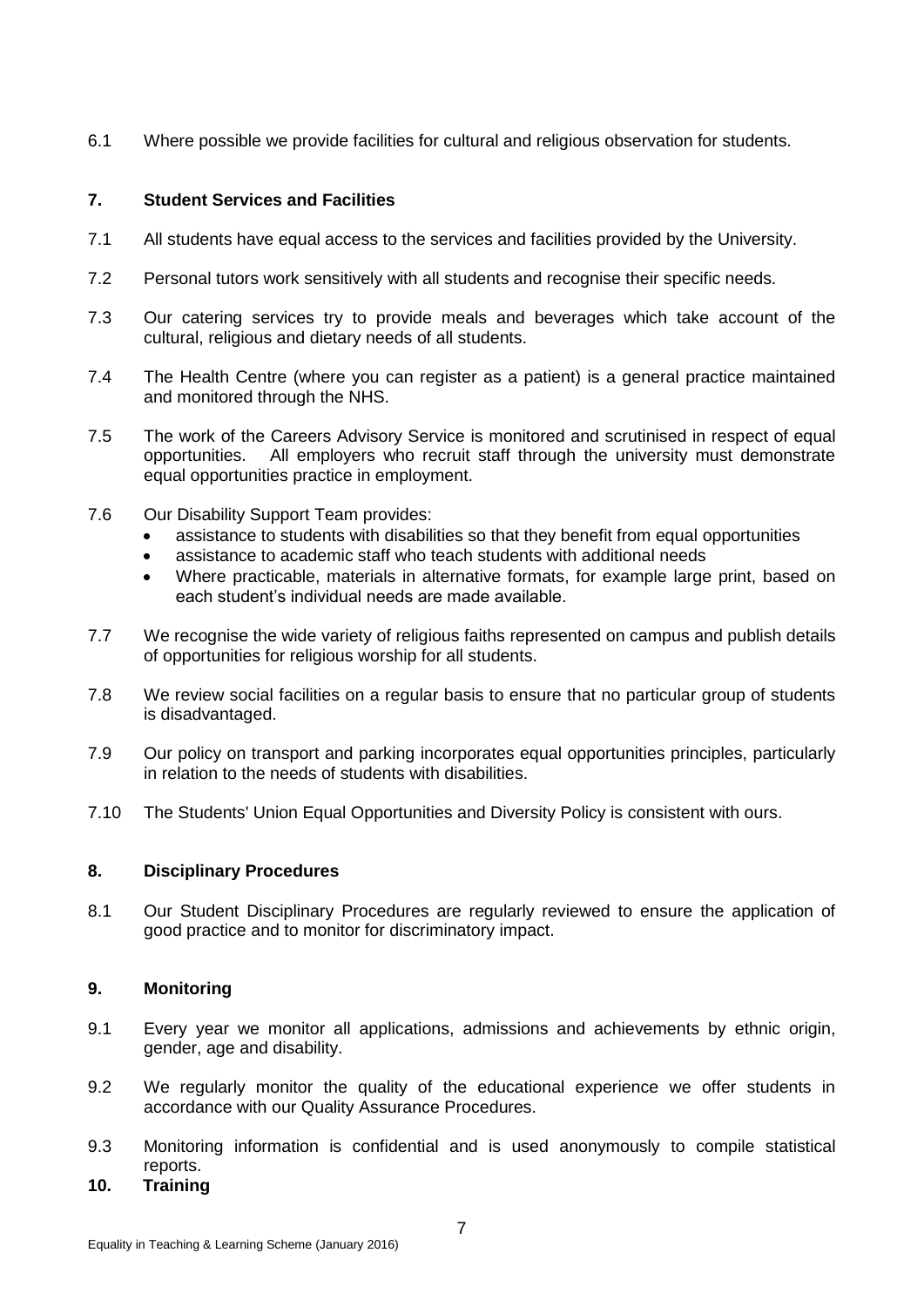10.1 All University staff have access to this guidance and have the opportunity for training appropriate to their role.

#### **11. Student Harassment Advisers**

11.1 All forms of harassment are unacceptable. We seek to provide an environment where you can raise any concerns without fear. Our Student Services department and the Students' Union provide a team of trained Student Harassment Advisers to offer confidential help and advice to anyone who feels they have been bullied or harassed.

### **12 Student's Responsibilities**

12.1 We expect you to adopt a positive attitude towards equal opportunities and diversity within the University community and to show respect towards all those you encounter, regardless of age, ethnicity, disability, religion, gender or sexual orientation.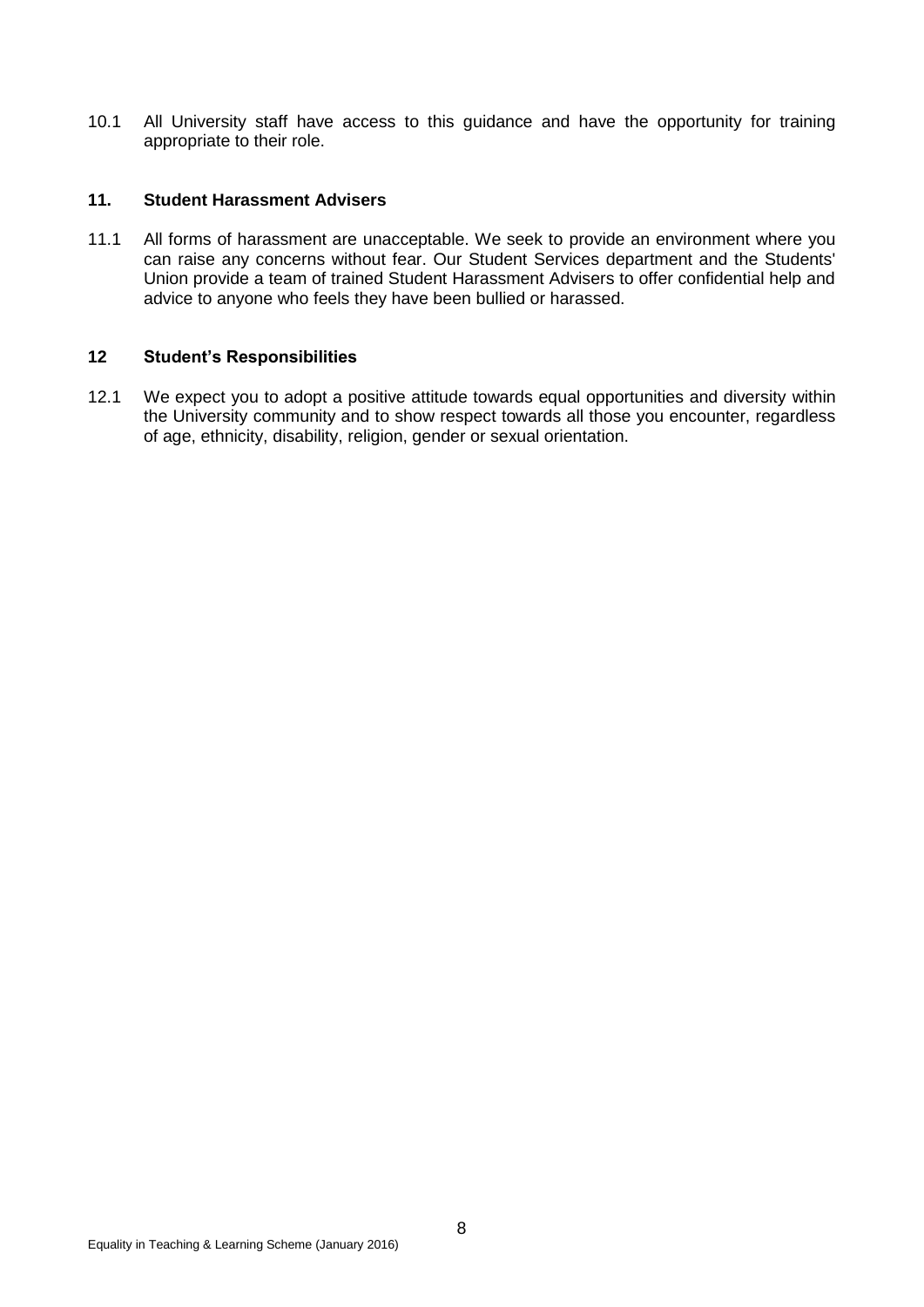# <span id="page-24-0"></span>**Section D: Teaching and Learning Equality Objectives**

In meeting the University's general and specific duties under the Equality Act, the University will seek to:

### **a) Understand discrepancies in achievement between white and non-white UK students and devise strategies to address these.**

The University will undertake detailed analysis of its achievement data to enable it to understand the differential achievement of non-white UK students. This will consider the impact of factors such as entry qualifications, module and course, gender and type of assessment on the overall achievement of this group. This will enable it to understand the extent of any underachievement that can be attributed solely to ethnicity and to devise appropriate strategies to address this

The outcome of these analyses, and any proposals for action will be reported to University Teaching and Learning Committee, which will also receive achievement data by characteristic on an annual basis.

#### **b) Understand and mitigate the impact of reductions in the Disabled Students Allowance (DSA) on the achievement and retention of disabled students.**

Disabled students attending the University currently perform better than non-disabled students. The University will monitor the impact of changes to DSA on the performance of these students. This will be formally monitored annually by University Teaching and Learning Committee through analysis of achievement figures, and informally, on an on-going basis by Student Services.

#### **c) The University will work with the Students' Union to reduce discrepancies in the numbers of non-UK students facing academic misconduct procedures and disciplinary procedures relating to attendance monitoring.**

The University has made considerable progress in ensuring that information about academic misconduct, attendance monitoring and the fraudulent use of student cards to indicate attendance, are provided to students face-to-face, electronically, via notices in rooms, and in the student handbook. It remains the case that non-UK students are significantly more likely to face procedures relating to these matters than are home students. The number of cases will be monitored by demographic, through standard reporting mechanisms to University Teaching and Learning Committee.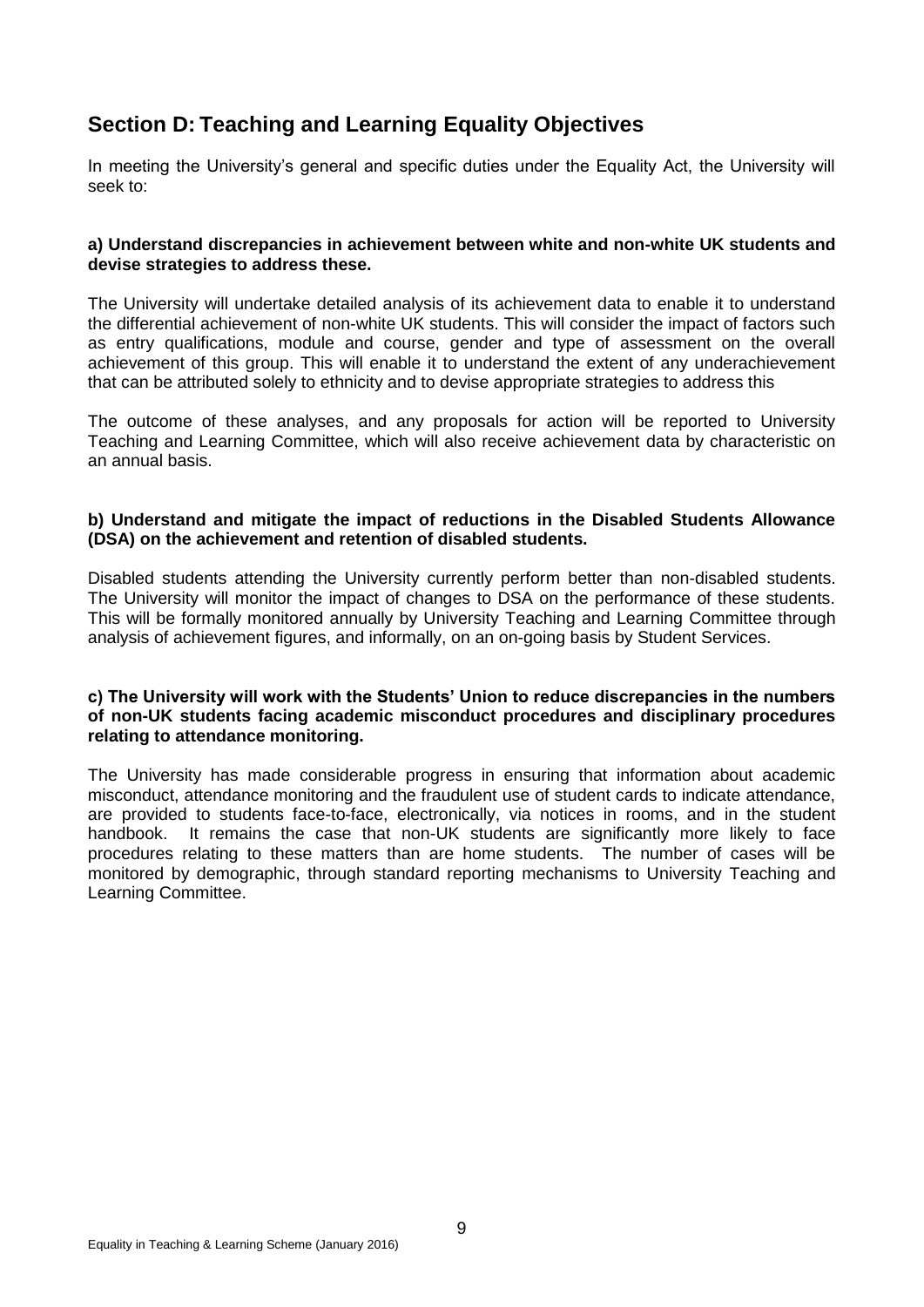| <b>Widening Participation Outreach Activity Targets</b> |                     |                                                                                                                                                | <b>Appendix B</b>                                   |                    |          |
|---------------------------------------------------------|---------------------|------------------------------------------------------------------------------------------------------------------------------------------------|-----------------------------------------------------|--------------------|----------|
| <b>Theme</b>                                            | <b>Target Group</b> | <b>Activity</b>                                                                                                                                | <b>Target Number/reach of</b><br>Activities 2017/18 |                    | Cost     |
| To raise the<br>aspirations and                         |                     |                                                                                                                                                | <b>Activities</b>                                   | No. of<br>Learners |          |
| awareness of HE                                         | Under 16            | <b>Primary Experience Days</b>                                                                                                                 | 10                                                  | 300                | £8,000   |
| among those                                             |                     | Year 7 HE Experience Days                                                                                                                      | 4                                                   | 260                | £10,000  |
| currently under                                         |                     | Year 8 HE Experience Days                                                                                                                      | 8                                                   | 320                | £18,000  |
| represented in HE                                       |                     | Year 9 & 10 HE Experience Days                                                                                                                 | 25                                                  | 1000               | £40,000  |
|                                                         |                     | Year 8 Gifted & Talented Days                                                                                                                  | $\overline{2}$                                      | 60                 | £5,000   |
|                                                         |                     | Pre 16 Careers Fairs                                                                                                                           | 70                                                  | 7000               | £35,000  |
|                                                         |                     | Mock Interviews                                                                                                                                | 20                                                  | 150                | £8,000   |
|                                                         | 16 to 19            | Year 12/1 HE Experience Days                                                                                                                   | 20                                                  | 240                | £76,000  |
|                                                         |                     | Mock Interviews                                                                                                                                | 10                                                  | 60                 | £4000    |
|                                                         | Looked After        | Support Co-ordinator (Care Leavers & Vulnerable Adults)                                                                                        |                                                     |                    | £30,000  |
|                                                         | Young People        | Care Leavers/Senior Management Mentoring Scheme                                                                                                |                                                     | 5                  | £5000    |
|                                                         |                     | <b>HE Experience Day</b>                                                                                                                       | $\mathbf{1}$                                        | 20                 | £3000    |
|                                                         | <b>Adults</b>       | <b>Access Your Future Programme</b>                                                                                                            | 50                                                  | 1500               | £37,500  |
|                                                         | 9 to 19             | Aspire Project                                                                                                                                 | 12                                                  | 45                 | £36,000  |
|                                                         |                     | <b>SUB TOTAL</b>                                                                                                                               | 232                                                 | 10960              | £315,500 |
| To reduce perceived                                     | All                 | <b>Student Ambassador Scheme</b>                                                                                                               | 120                                                 |                    | £70,000  |
| barriers for potential<br>students                      |                     | Social Media Reps (pre-entry social networking and mentoring)                                                                                  | 12                                                  |                    | £20,000  |
|                                                         |                     | iHud - providing electronic information advice and guidance from<br>enquiry to enrolment - supporting the research and application<br>process. | (8000)                                              |                    | £120,000 |
|                                                         |                     | <b>Budgeting Workshops/Finance Presentations</b>                                                                                               | 70                                                  | 2100               | £32,000  |
|                                                         |                     | Dedicated customer service team to support applicants                                                                                          | (10500)                                             |                    | £112,000 |
|                                                         |                     | <b>SUB TOTAL</b>                                                                                                                               | 187                                                 | 1800               | £354,000 |
| To contribute to<br>improvements in                     | Under 16            | Study skills/revision workshops                                                                                                                | 15                                                  | 450                | £3,450   |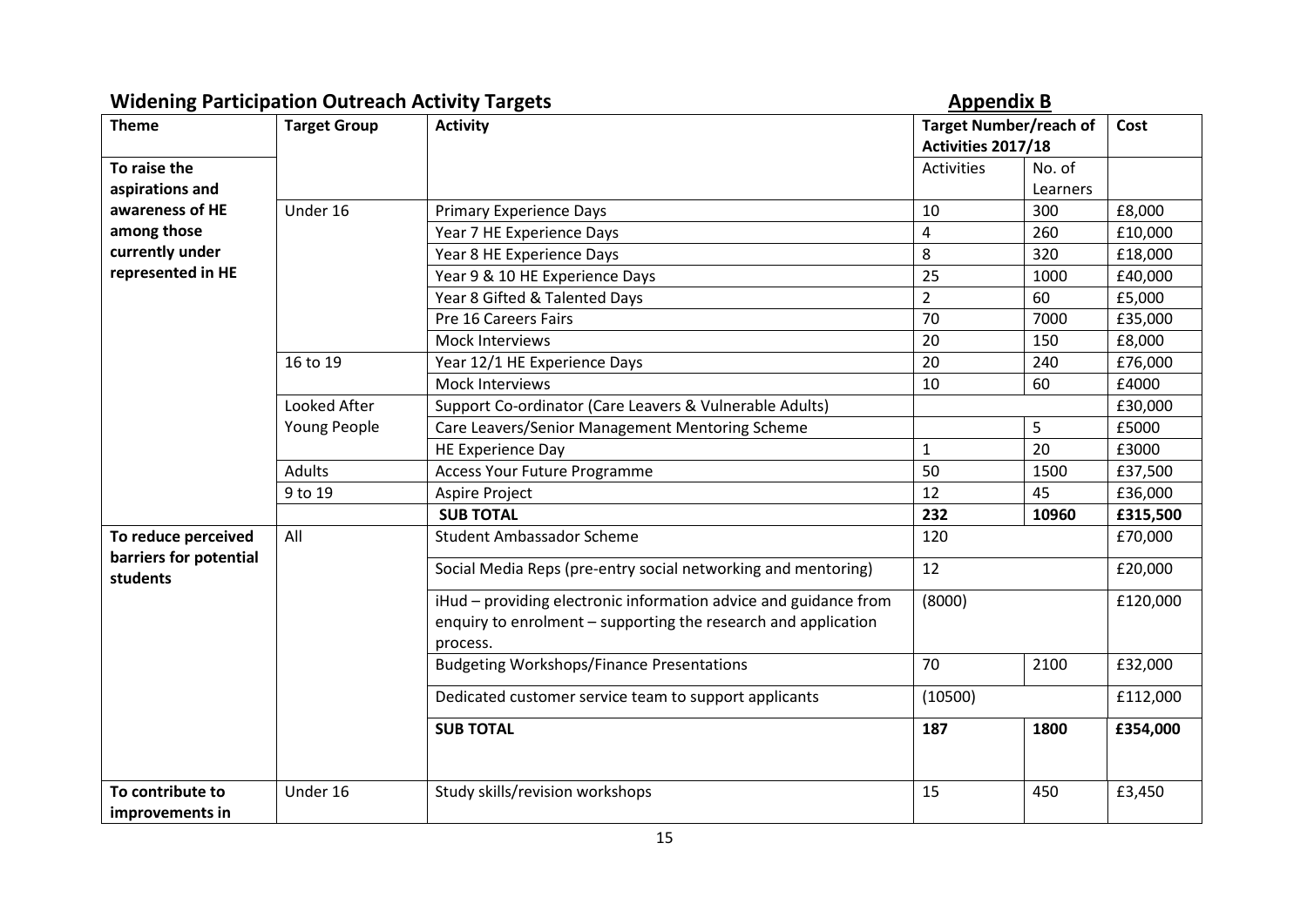| attainment at levels 2                      | 16 to 19 | Study skills/revision workshops                                                                 | 20                                                                             | 600   | £5,600   |  |
|---------------------------------------------|----------|-------------------------------------------------------------------------------------------------|--------------------------------------------------------------------------------|-------|----------|--|
| and 3                                       |          | Year 12/1 Master Classes/Focus Days/Taster days                                                 | 35                                                                             | 1050  | £70,000  |  |
|                                             |          | Schools and Colleges Lecture Programme                                                          | 80                                                                             | 2400  | £10,000  |  |
|                                             | All      | <b>STEM Specific Outreach Officers</b>                                                          | $\overline{2}$                                                                 |       | £220,000 |  |
|                                             |          | <b>SUB TOTAL</b>                                                                                | 150                                                                            | 4500  | £309,050 |  |
| To provide accessible and clear information |          | Year 12/1 Parents' Information Evenings on Campus                                               | $\overline{3}$                                                                 | 600   | £20,000  |  |
| to parents/carers of potential students     |          | Parents' Evenings in school/college                                                             | 25                                                                             | 2800  | £11,000  |  |
|                                             |          | <b>Foster Family Learning Days</b>                                                              | $\overline{2}$                                                                 | 40    | £4000    |  |
|                                             |          | Publication with advice and information specifically tailored for<br>parents and carers         |                                                                                | £2000 |          |  |
|                                             |          | Dedicated web pages with advice and information specifically<br>tailored for parents and carers |                                                                                |       | £4000    |  |
|                                             |          | <b>SUB TOTAL</b>                                                                                | 30                                                                             | 3440  | £41,000  |  |
| To build progression                        | 16 plus  | <b>Progression Module</b>                                                                       | 9                                                                              | 800   | £55,000  |  |
| agreements with<br>schools and colleges     |          | <b>Partnership Agreements</b>                                                                   | 12                                                                             |       | £46,000  |  |
|                                             |          | <b>SUB TOTAL</b>                                                                                |                                                                                |       | £101,000 |  |
| To develop effective                        | All      | To work in partnership with other educational establishments in                                 | <b>HEART Partnership</b>                                                       |       | £25000   |  |
| partnerships.                               |          | West Yorkshire to raise aspirations and attainment.                                             | <b>Higher Education</b><br>Aspiration Raising in<br>West Yorkshire<br>(HEARWY) |       | £2000    |  |
|                                             |          |                                                                                                 | Wakefield LA WP Group                                                          |       | £1000    |  |
|                                             |          |                                                                                                 | Kirklees LA WP Group                                                           |       | £1000    |  |
|                                             |          | <b>SUB TOTAL</b>                                                                                |                                                                                |       | £29,000  |  |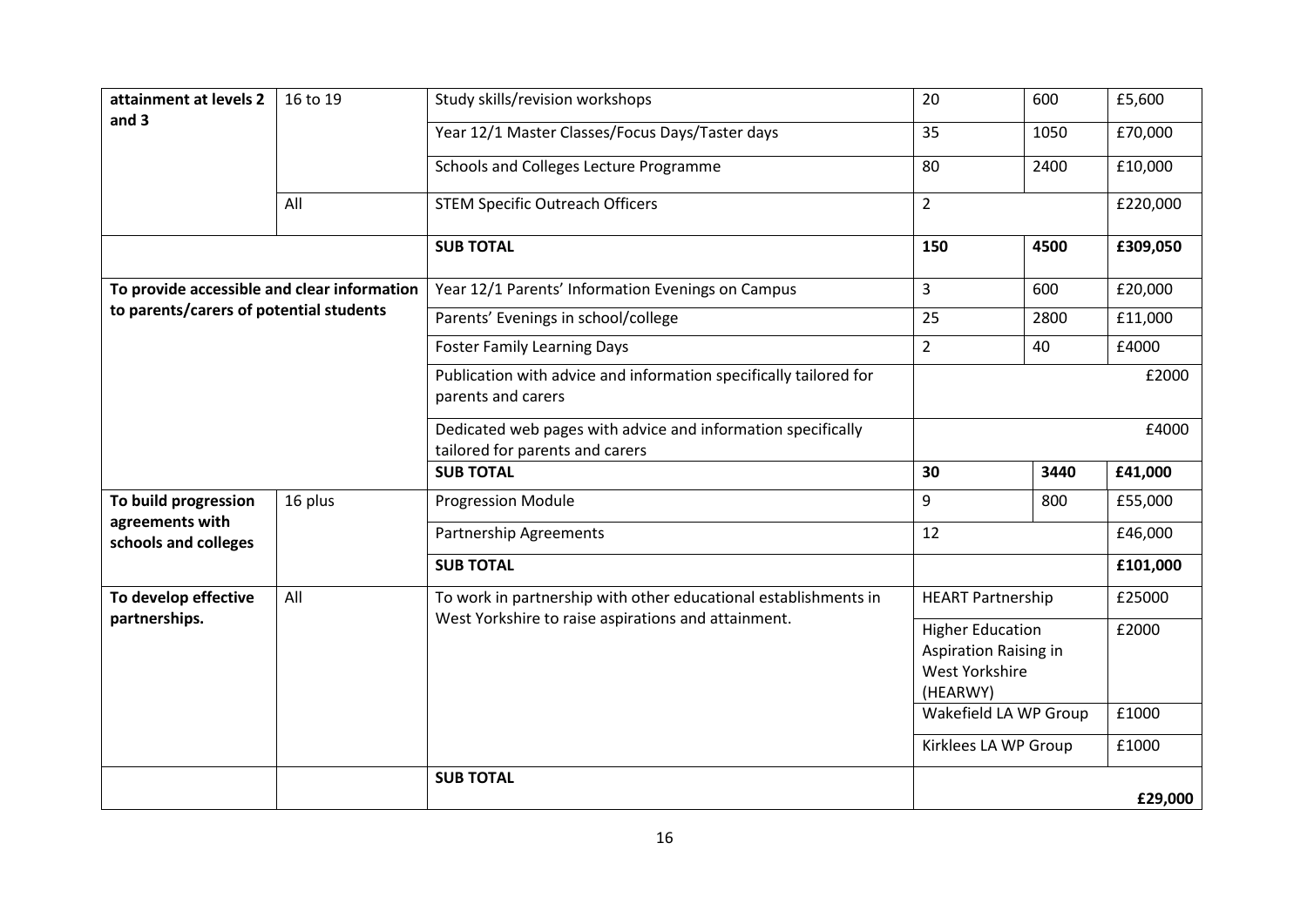| To improve<br>communication and                      | All                               | University Admissions and Recruitment Forums                                               | 3   | 120                      | £14,000  |
|------------------------------------------------------|-----------------------------------|--------------------------------------------------------------------------------------------|-----|--------------------------|----------|
| dissemination about<br>WP and recruitment            |                                   | Central representation on Schools of Study Admissions and<br><b>Recruitment Committees</b> | All |                          |          |
| policies                                             |                                   | Recruitment + WP literature                                                                |     |                          | £80,000  |
| <b>Relationships with</b><br><b>Schools/Colleges</b> | Teachers/Advisers/<br><b>SLTs</b> | Adviser CRM to provide structure for effective communication with<br>teachers and advisers |     | 350 "live" relationships |          |
|                                                      |                                   | Access to the Professions CPD Events for Teachers and Advisers                             | 7   | 210                      | £28,000  |
|                                                      |                                   | Blog for teachers and advisers                                                             |     |                          | £2000    |
|                                                      |                                   | Twitter for teachers and advisers                                                          |     |                          | £2000    |
|                                                      |                                   | University staff involved with school/college governance                                   | 30  |                          | £30,000  |
|                                                      |                                   | <b>SUB TOTAL</b>                                                                           | 10  | 330                      | £168,000 |
| £1,317,550<br>TOTAL EXPENDITURE                      |                                   |                                                                                            |     |                          |          |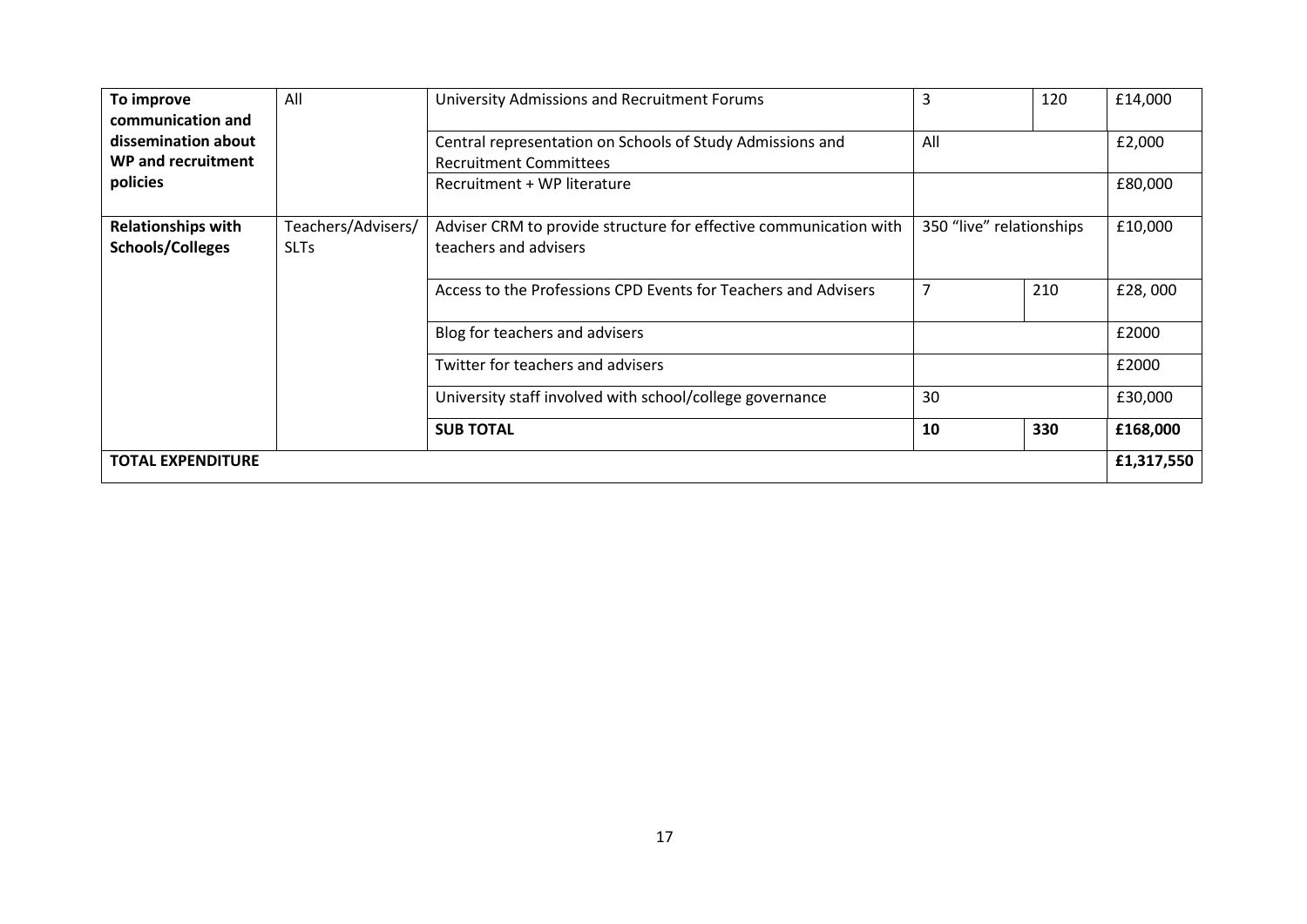# **Retention and Student Success**

# **Phase 1: Managing transition to University**

|                                                                                      |                                    | <b>Appendix C</b>         |
|--------------------------------------------------------------------------------------|------------------------------------|---------------------------|
| <b>Activity</b>                                                                      | <b>WP Eligible</b><br>student no's | <b>Attributable spend</b> |
| (a)<br>Personal Tutoring/PDP                                                         |                                    |                           |
| Every student allowed a personal tutor to co-ordinate academic guidance and personal | 4400                               | £1274k                    |
| support.                                                                             |                                    |                           |
| (b)<br><b>Study Skills</b>                                                           |                                    |                           |
| Academic skills tutors appointed in every school to support WP students. Web-based   | 4400                               | £545k                     |
| material continuing to be developed.                                                 |                                    |                           |
| (c)<br>Peer Mentoring                                                                |                                    |                           |
| Adoption of peer mentoring across campus under UoH T and L Strategy 2013-18          | 4400                               | £80k                      |
| <b>Phase 1 Sub Total</b>                                                             | 4400                               | £1899k                    |

# **Phase 2: Improving Success, Enhancing Assessment and Feedback and Improving Progression**

| <b>Managing Progression</b><br>(a)<br>Priority support mechanism for WP students using predictive analytics                                                                 | 4400 | £107k |
|-----------------------------------------------------------------------------------------------------------------------------------------------------------------------------|------|-------|
| (b)<br><b>Enhancing Assessment and Feedback</b><br>Support involving all academic staff on improving feedback on performance and<br>assessment to aid personal development. | 4400 | £395k |
| <b>Phase 2 Sub Total</b>                                                                                                                                                    | 4400 | £502k |

# **Phase 3: Improving Targeted Welfare Support**

| <b>Support for Disabled Students</b><br>(a)                                      |      |       |
|----------------------------------------------------------------------------------|------|-------|
| General and specific guidance; specific support for mental health issues;        |      | £940k |
| support/networking group; scheme to provide 24 hour support workers for students | 2956 |       |
| requiring social care; equipment loan scheme; support workers service.           |      |       |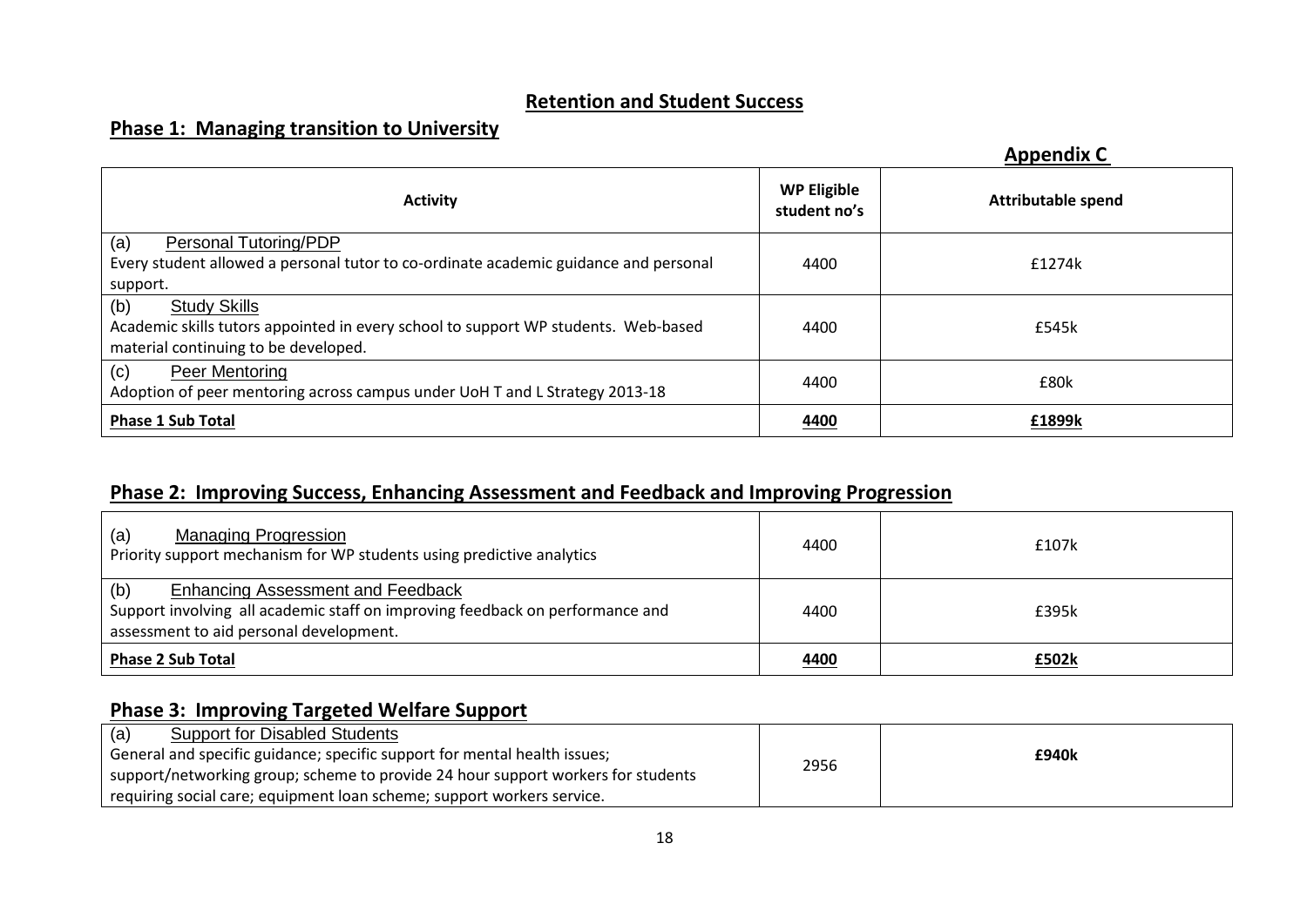| (b)<br>Care Leaver Support<br>Support targeted at looked after young people (at school) and students who are care<br>leavers.                        | 48   | £50K   |
|------------------------------------------------------------------------------------------------------------------------------------------------------|------|--------|
| (c)<br><b>Support for WP Students</b><br>Back on Track scheme to support students having difficulty in continuing to study<br>(improving retention). | 692  | £70k   |
| (d)<br>Welfare Support and Advice for WP Students<br>Including advice on budgetary, health, relationships, accommodation and counselling.            | 4400 | £185k  |
| <b>Phase 3 Sub Total</b>                                                                                                                             | 4400 | £1245k |

# **Phase 4: Improving Communications and Advice to Students**

| <b>Attendance Monitoring</b><br>(a)                                                       |      |       |
|-------------------------------------------------------------------------------------------|------|-------|
| System and processes to identify non-attendance and provide support to help students back | 4400 | £220k |
| on track.                                                                                 |      |       |
| Portal Plus<br>(b)                                                                        | 4400 | £198k |
| On-line system to provide personalised support for students.                              |      |       |
| <b>Phase 4 Sub Total</b>                                                                  | 4121 | £418k |